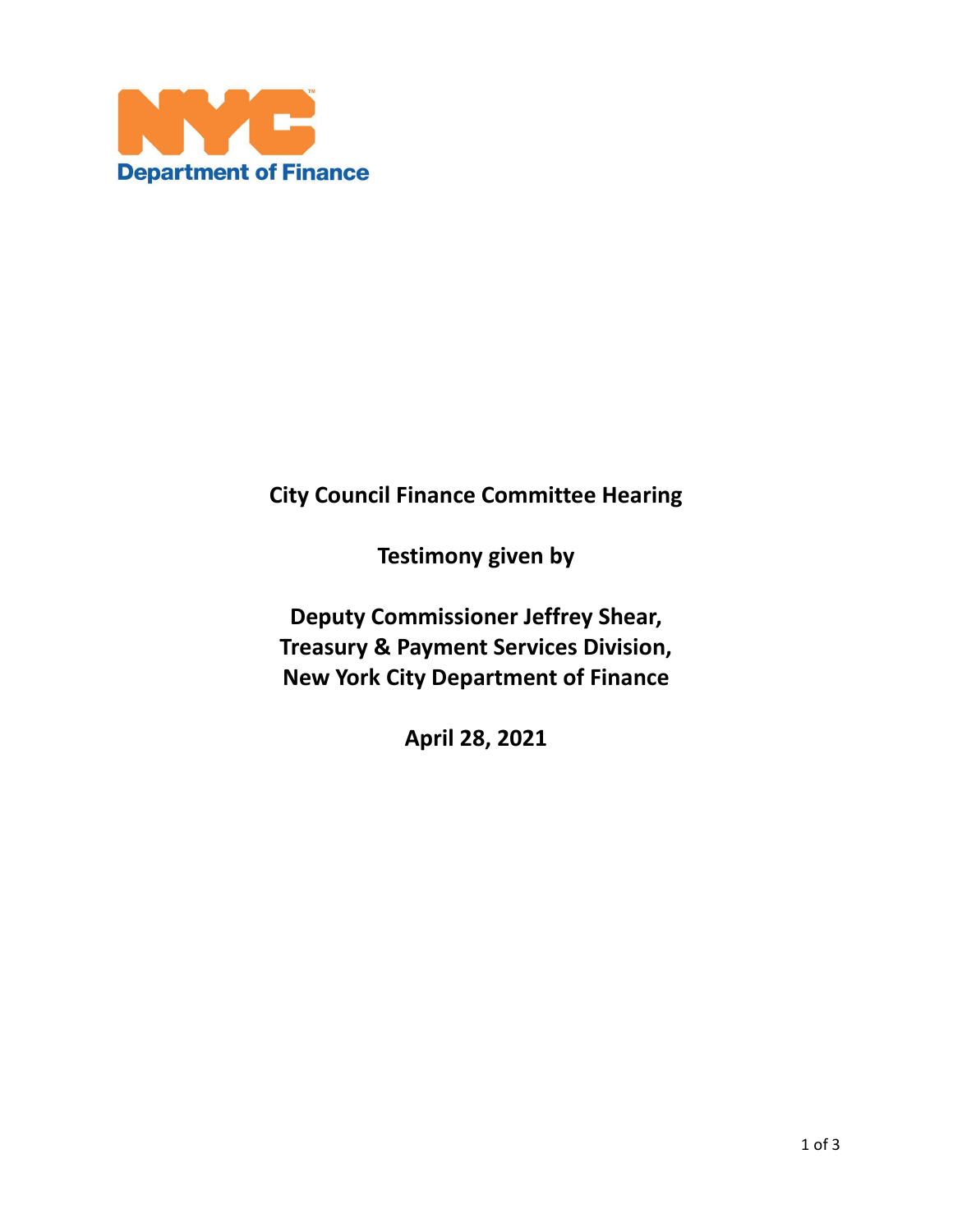Good morning, Chair Dromm and members of the Finance Committee.

My name is Jeffrey Shear and I am the Deputy Commissioner for Treasury and Payment Services at the NYC Department of Finance (DOF). I am joined today by my colleague Mary Christine Jackman, the City's Treasurer. We are here to discuss a package of legislation in relation to the City's treasury and DOF's role with the New York City Banking Commission.

DOF ensures that City deposits are protected in designated, financially secure banks, promotes competition among banks endeavoring to provide financial services to the City in order to reduce costs, and monitors the billing and administration of the bank accounts. Much of this work is done via the Banking Commission, which designates banks for City deposits and makes recommendations on the interest rates to be charged for property taxes.

This testimony will cover the two pieces of legislation which the Department of Finance would work with you on, Intros. 2164 and 2099. OMB has submitted written testimony for Int. 2100-A.

Intro. 2099, which was introduced by Council Member Levine, would require the commissioner of the Department of Finance to make quarterly reports regarding the department's accounts of deposit, disaggregated by account and re-aggregated by bank or trust company.

As the bill is written, the department offers its support, as long as a few changes are made, such as providing adequate time for implementation and excluding the City's smallest accounts from the reporting. Overall, this bill is something that we look forward to working with you and the administration on later in the process.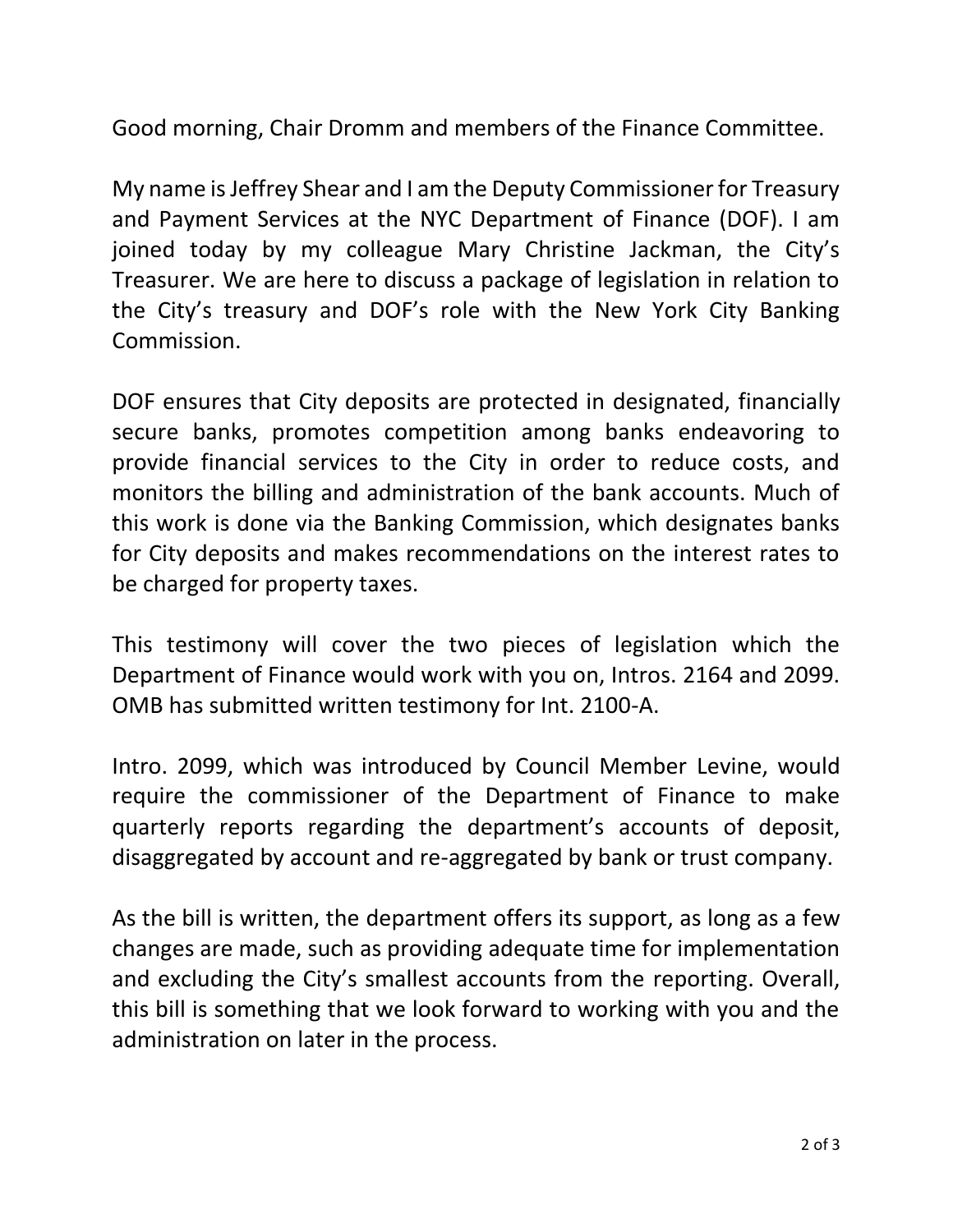Intro. 2164, which was introduced by Council Member Rosenthal, would require the New York City Banking Commission to provide notice of public meetings in the *City Record* and on its website no less than 30 days before the date of a public meeting. It would also require that the notice be electronically transmitted to the office of the Speaker of the Council, each Council member, and the chairs of all community boards no later than the date the notice is published.

As is the case with the previous bill, we support the spirit of the bill with the reduction of the notice period and/or adding a provision to address emergency cancellations. In the interest of public transparency, the Banking Commission complies with the New York State Open Meetings Law, provides notice of meetings to the Speaker's office, in the *City Record*, and on the Banking Commission website 14 days in advance, and provides a live video stream for all of its meetings.

However, we believe that the 30-day notice period could prove problematic in the event that a meeting needs to be unexpectedly rescheduled, since the Banking Commission is legally obligated to meet certain deadlines, such as the May 13th deadline to make property tax interest rate recommendations to the City Council and the biannual May 31st deadline for bank designation.

I want to thank Chair Dromm and members of the committee for taking the time to listen to my testimony and I am here to answer any questions that you may have regarding the legislation.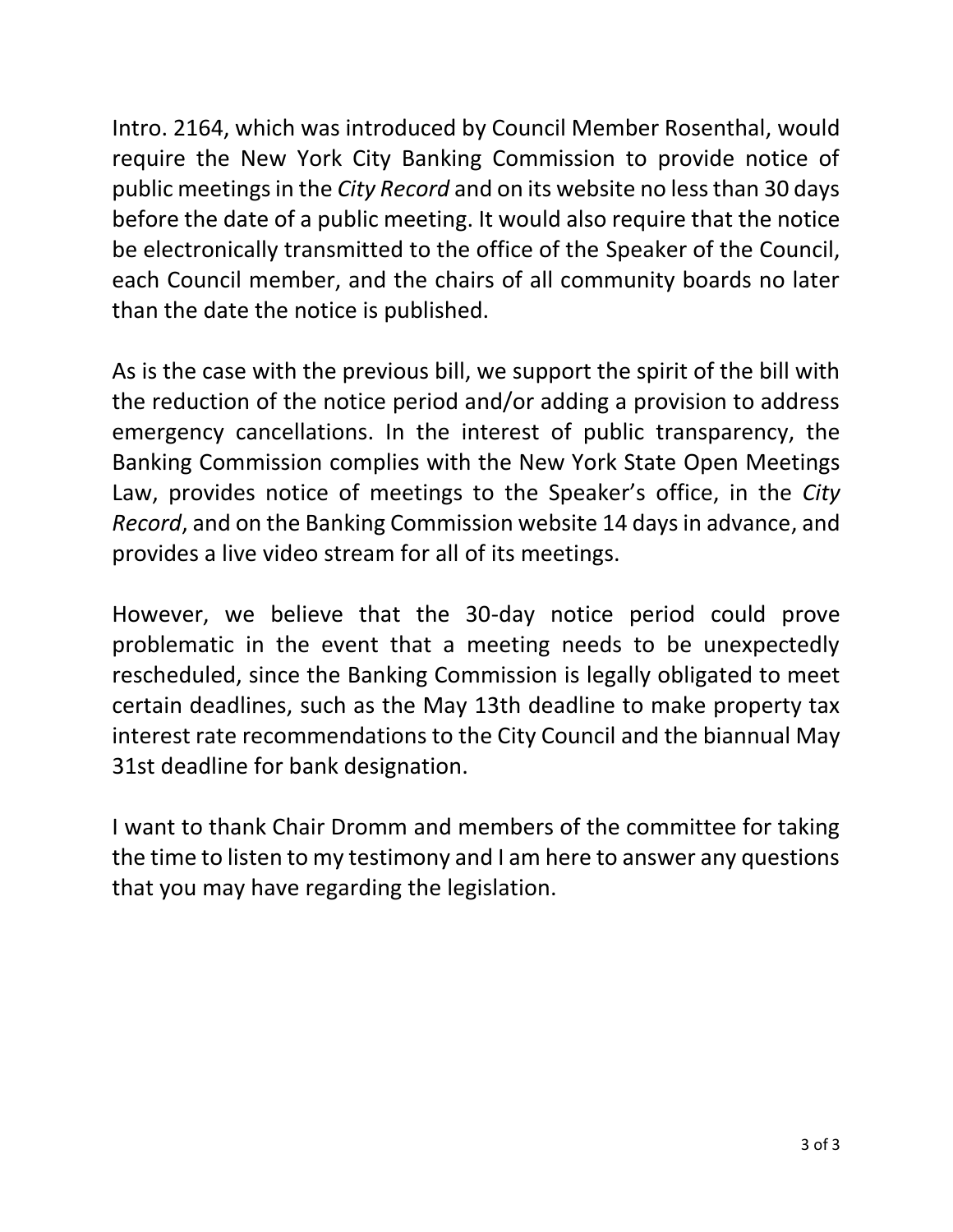

The City of New York **Mayor's Office of Management and Budget** 255 Greenwich Street • New York, New York 10007 (212) 788-5900

**Jacques Jiha, Ph.D.** *Director*

### **TESTIMONY OF THE NEW YORK CITY MAYOR'S OFFICE OF MANAGEMENT AND BUDGET TO THE COMMITTEE ON FINANCE APRIL 28, 2021**

Good Morning.

Thank you to the New York City Council Committee on Finance and Chair Daniel Dromm for holding this hearing and for providing the opportunity to submit testimony. My name is David Womack and I am the Deputy Director for Financing Policy and Coordination within the New York City Mayor's Office of Management and Budget (OMB). I would like to provide some brief remarks on one of the proposed pieces of legislation for this hearing, Intro 2100-A.

OMB shares a commitment to transparency with the Sponsor, the Committee, and the City Council, and much of the information requested is already publicly available. We would be happy to work with the Council to determine if there is a way to improve the accessibility or clarity of this information. However, it is important that we do not institute new reporting requirements that would prove unnecessarily burdensome with respect to information that is already publicly available. We also suggest that any such information be provided annually, rather than quarterly.

On a technical note, I would like to add that the City does not utilize certain financial instruments outlined in the legislation, such as non-pension investment pools or credit default swaps.

Thank you again for allowing me the opportunity to submit testimony to the Committee on this legislation.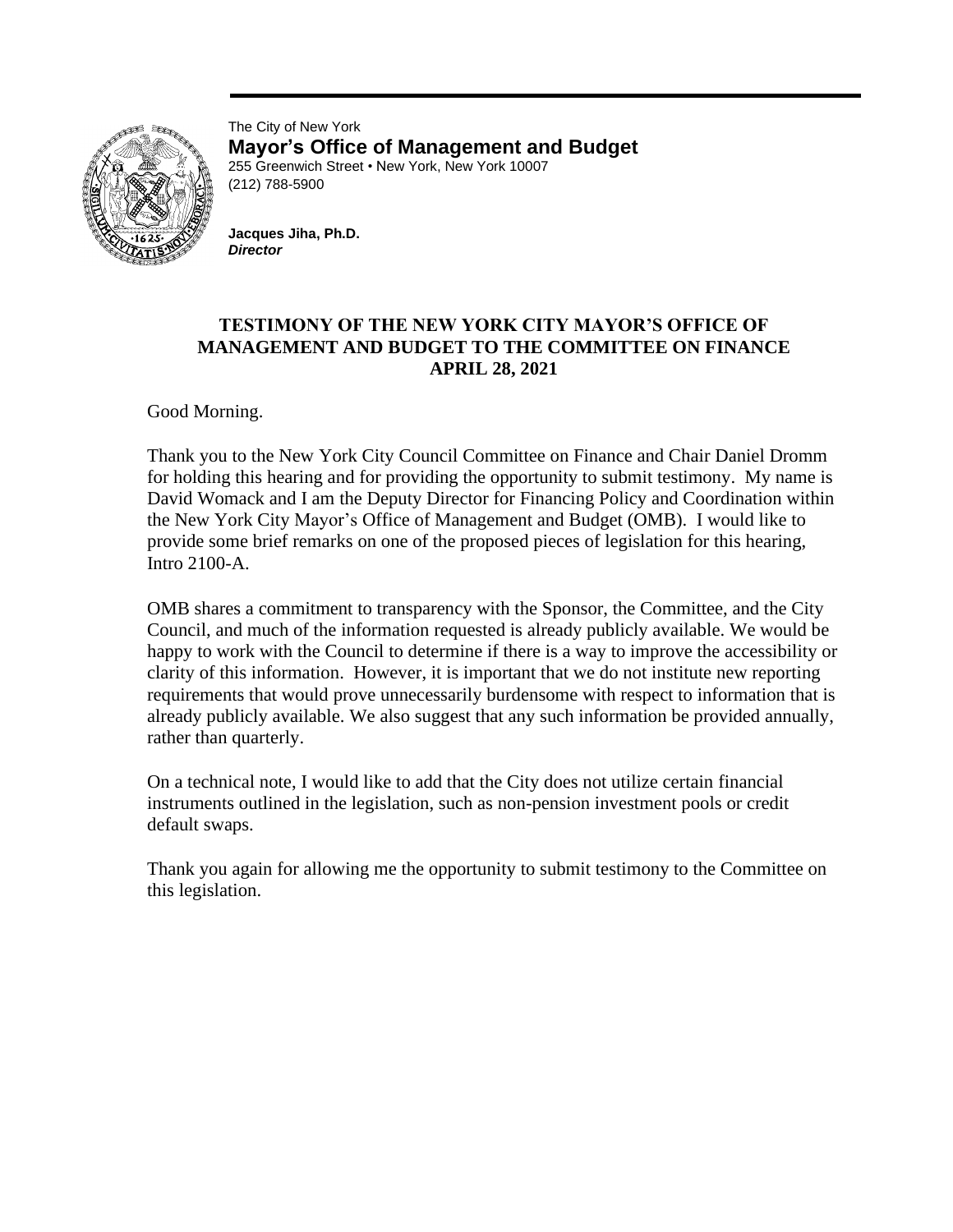

99 Park Avenue, 4<sup>th</sup> Floor New York, New York 10016

### **TESTIMONY** OF CLARE M. CUSACK PRESIDENT & CHIEF EXECUTIVE OFFICER NEW YORK BANKERS ASSOCIATION

For

## NEW YORK CITY COUNCIL COMMITTEE ON FINANCE

APRIL 28, 2021 NEW YORK, NEW YORK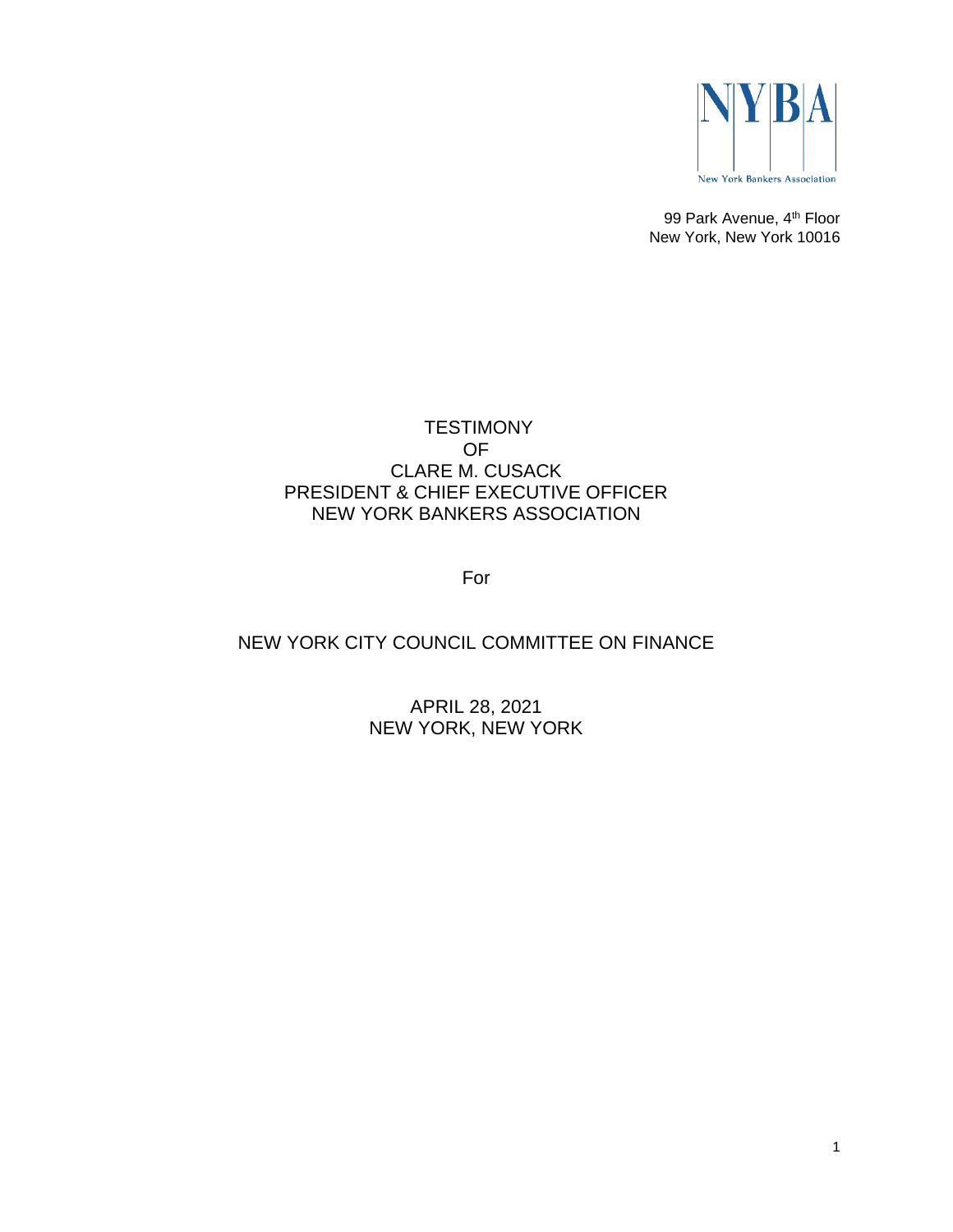The New York Bankers Association ("NYBA")<sup>1</sup> appreciates the opportunity to comment through this written testimony submitted for the record on Introductions 2099-2020 and 2100A-2020 and Resolution 1600-2021, under consideration at the New York City Council Committee on Finance hearing scheduled on April 28, 2021. The proposed Introductions under consideration by the Committee relate to the potential for public banking in New York City and include an analysis and reporting of City monies on deposit with financial institutions. The Resolution proposed for consideration relates to measures introduced in the New York State Legislature which would allow for the creation of a New York State owned public bank or for the creation of public banks by municipalities and cities in New York State such as New York City.

As the New York City Council considers these proposals relating to the creation of a public bank whether at the State or City level, NYBA respectfully encourages lawmakers to weigh whether any prospective benefits of a public bank will outweigh the many risks, including the prospect of precarious loan making with little capitalization, a lack of proper FDIC insurance and regulatory oversight, a scattered business focus, and the potential for external influence on lending and other decisions. A public bank would also devastate our community banks across New York City and New York State, whose operations are dependent on the municipal funds on deposit that would necessarily be extracted to create a public bank, thus leading to a loss of business growth, jobs and tax revenue from these vitally important institutions.

A public bank has been promoted as a quick fix for solving issues resulting from New York's devastated economy post pandemic. However, this unrealistic time frame and expectation does not take into account the complexities of starting, capitalizing and overseeing a bank of any kind. As the *Los Angeles Times* recently pointed out, "San Francisco recently studied three models for a public bank. The version that would have provided the most services would have required \$119 million in start-up funding and \$2.2 billion in public subsidies until the bank could break even — in 56 years. Few public agencies have the budget for such huge upfront costs or the ability to wait decades for a bank to become self-sustaining."<sup>2</sup>

While the New York Bankers Association recognizes that low-income communities and communities of color were hit the hardest by the pandemic, a public bank is not the answer and would in fact create false hope for a quick solution that could actually be long, drawn out, untested and unpredictable. NYBA is committed to working with legislators and interested stakeholders in finding workable and practical solutions to help all of our communities recover and rebuild equitably and to expanding access to the financial system. We believe strongly that there are alternative programs we can advance and improve that can achieve the same goals that are sought through various public banking proposals.

<sup>&</sup>lt;sup>1</sup> NYBA is comprised of the smaller community, mid-size regional, and large banks across every region of New York State. Together NYBA members employ nearly 200,000 New Yorkers, safeguard \$2 trillion in deposits, and extend nearly \$70 billion in home and small business loans. NYBA members also support their communities through an estimated \$200 million in community donations and 500,000 employee volunteer hours.

<sup>2</sup> See: [https://www.latimes.com/opinion/editorials/la-ed-public-bank-bill-20190527-story.html;](https://www.latimes.com/opinion/editorials/la-ed-public-bank-bill-20190527-story.html) see also: [https://sftreasurer.org/sites/default/files/2019-08/1.%20Municipal%20Bank%20Report%20Executive%20Summary-](https://sftreasurer.org/sites/default/files/2019-08/1.%20Municipal%20Bank%20Report%20Executive%20Summary-03-01-19.pdf)[03-01-19.pdf](https://sftreasurer.org/sites/default/files/2019-08/1.%20Municipal%20Bank%20Report%20Executive%20Summary-03-01-19.pdf)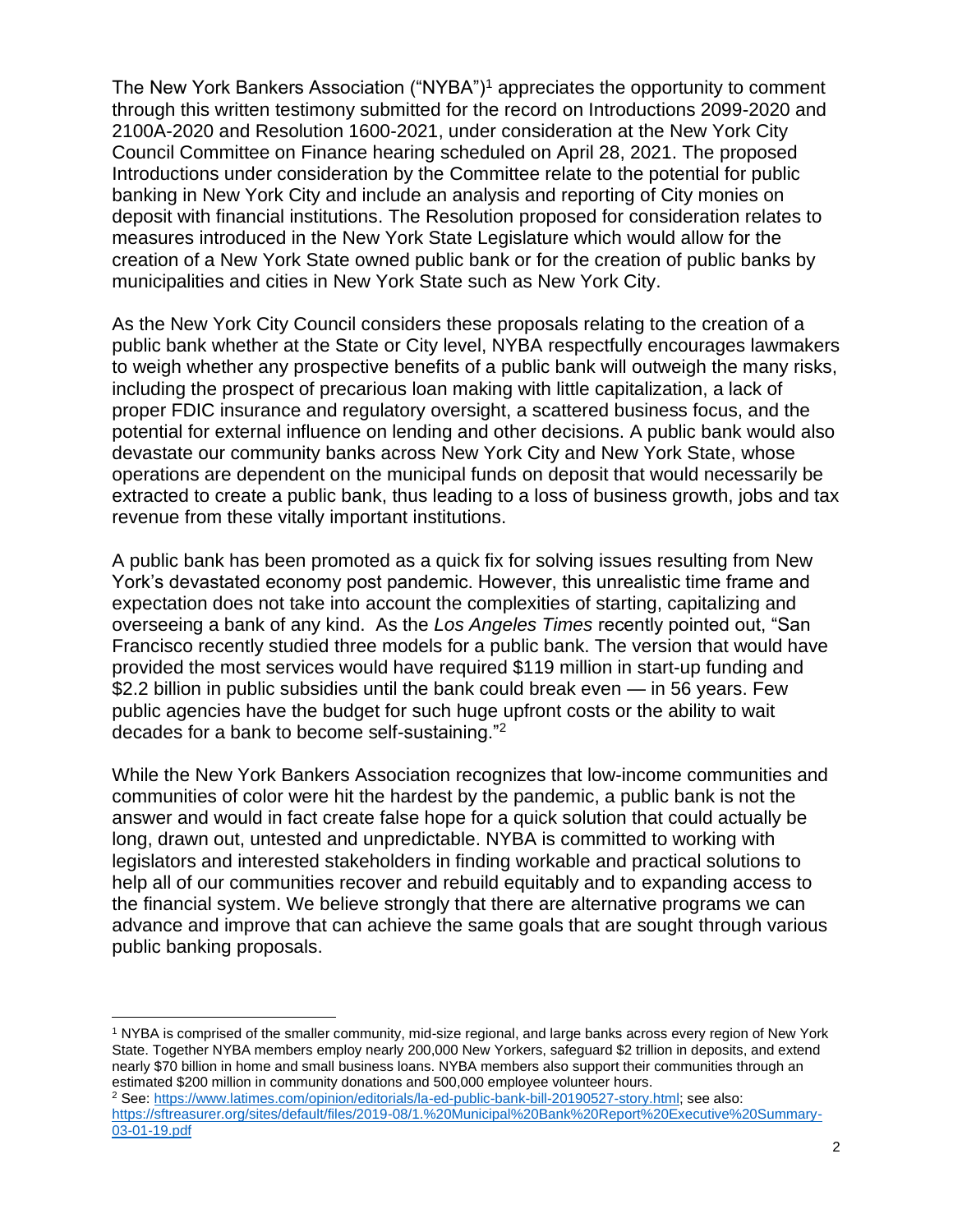Currently, the only public bank operating in the U.S. is the Bank of North Dakota, which was formed a century ago and serves a very limited purpose.<sup>3</sup> It is the last one remaining of the nearly two dozen other failed public banks that have been attempted over the last one hundred years. Furthermore, several states and municipalities have spent millions in taxpayer dollars to study various public bank proposals and all have reached the same conclusion: banking is a complex, expensive and extremely risky endeavor for a government entity to take on and realistically operate.

In the alternative, NYBA respectfully suggests that current programs meant to empower individuals and communities through access to banking be enhanced and modernized to better serve the needs of communities.

NYBA has always had as one of its missions making banking accessible to New Yorkers. In this regard, with NYBA's support, New York was among the first states to pass basic banking legislation and is still unique in the breadth of coverage of its basic banking account. Further, in recent years, we supported a basic banking incentive program regarding the earned income tax credit, which was spearheaded by the New York City Department of Consumer Affairs and the then State Banking Department. Through our combined efforts, hundreds of consumers were able to open new bank accounts with their federal income tax credit checks - introducing a whole new generation of consumers to the advantages of banking with a reliable community partner - their neighborhood banks. Today, NYBA members are working with the FDIC and the Cities for Financial Empowerment Fund to promote BankOn certification for accounts, to ensure that all New Yorkers have access to a safe, affordable transactional banking account.<sup>4</sup>

Another NYBA supported program is the Banking Development District (BDD) Program, overseen by the NYS Department of Financial Services. Its original purpose was to promote and encourage banks to build and maintain branches in communities that are not served by a physical branch within a set geographic area by offering municipal and State deposits as an incentive. In New York City, the New York City Banking Commission assists in the administration of the BDD program at locations across the City with the authorization of additional City deposits to these BDD branches. While its underlying purpose and intent is a good one, the BDD program has been mired in bureaucracy and regulation, and an outdated view on the necessity for brick and mortar branches in this digital world. It would be much more efficient for New York to improve this tried and tested program and to make participation more attractive to financial institutions seeking to provide more services and build community relationships in these underserved communities. Improvements to this program at the State and City level would utilize an existing reliable framework to achieve the goals of expanded access to the banking system.

Additional opportunities to serve communities across New York City exist through expanded funding for Community Development Financial Institutions, ("CDFIs"), which share a common goal of expanding economic opportunity in low-income communities

<sup>3</sup> See:<https://bnd.nd.gov/history-of-bnd/>

<sup>4</sup> For more information about the BankOn Certification program, please see:<https://joinbankon.org/>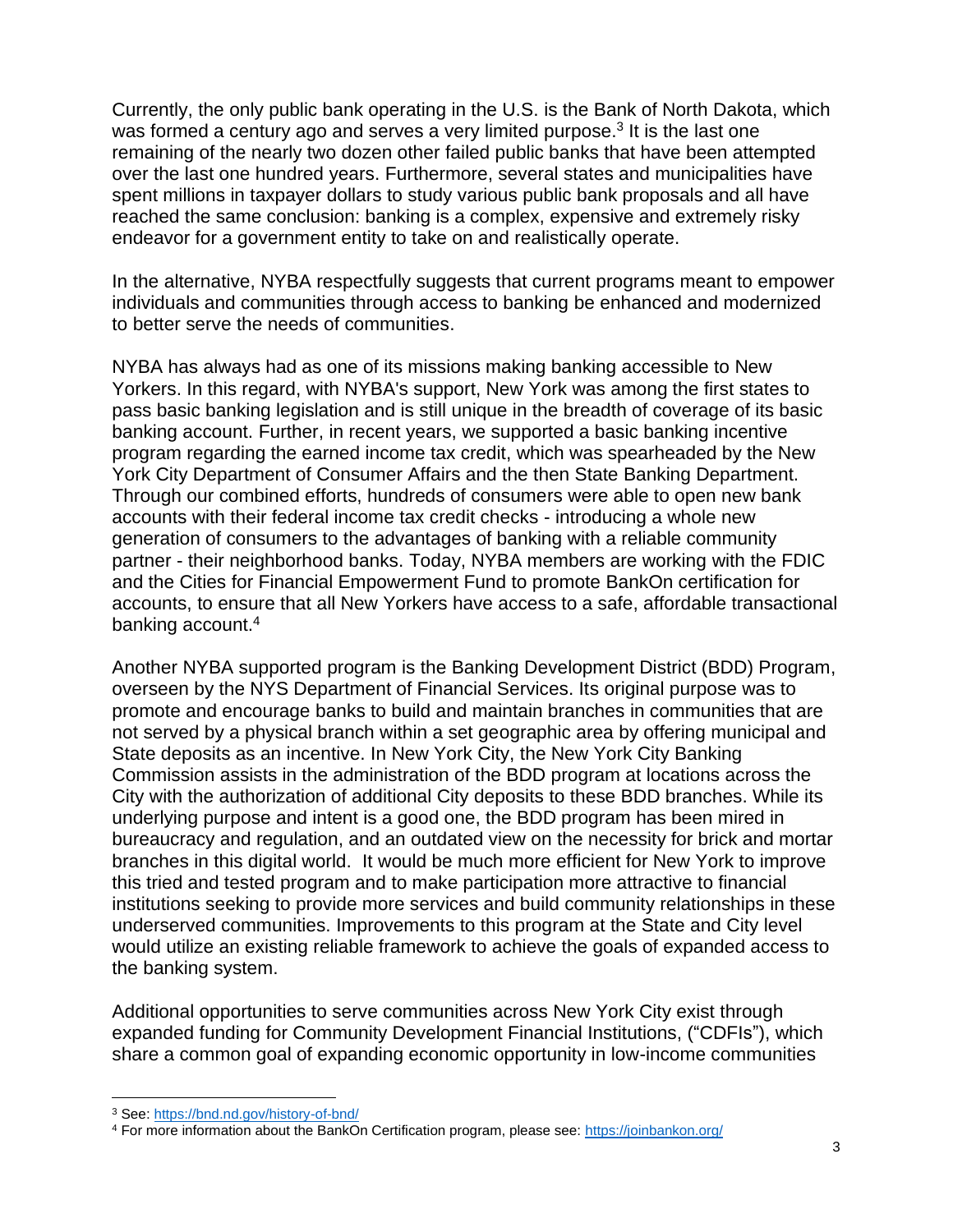by providing access to financial products and services or local residents and businesses. CDFIs are capitalized through the federal CDFI Fund, which has long been underfunded.<sup>5</sup> NYBA is proud to count among its members several CDFIs, and to see several other New York City members increase investment in CDFIs in recent months, bringing a much needed infusion of capital into the communities they serve. The CDFI program is one example of a successful public-private partnership that fosters economic growth in distressed communities by offering affordable lending options to individuals and businesses within those communities.

Along the same lines, another option for improving and expanding access to financial services is increased funding for Minority Depository Institutions (MDIs), as well as other measures to promote their growth. The Federal government defines an MDI as any depository institution where 51% or more of the stock is owned by one or more socially and economically disadvantaged individuals, recognized as Black American, Asian American, Hispanic American, or Native American. A second way an institution can qualify as an MDI is if the community it serves is predominantly minority and minorities occupy a majority of the seats on its Board of Directors. Increased funding to these institutions would serve communities in reliable, insured financial institutions. As with the CDFI program, NYBA is proud to count among its members several MDIs, and to see several other New York City members increase investment in MDIs in recent months as well. In fact, pandemic recovery efforts at the federal level have shone a spotlight on the work of these vital institutions. They currently possess the resources, community expertise and capitalization to help underserved New Yorkers build businesses and financial stability.

NYBA values this opportunity to provide comments and insights on Introductions 2099- 2020 and 2100A-2020 and Resolution 1600-2021. NYBA will continue to advocate for expanded access to financial services across New York City and appreciates the contributions of its members serving communities through participation in these existing programs.

<sup>5</sup> For more information about CDFIs and the CDFI Fund, please see:<https://www.cdfifund.gov/>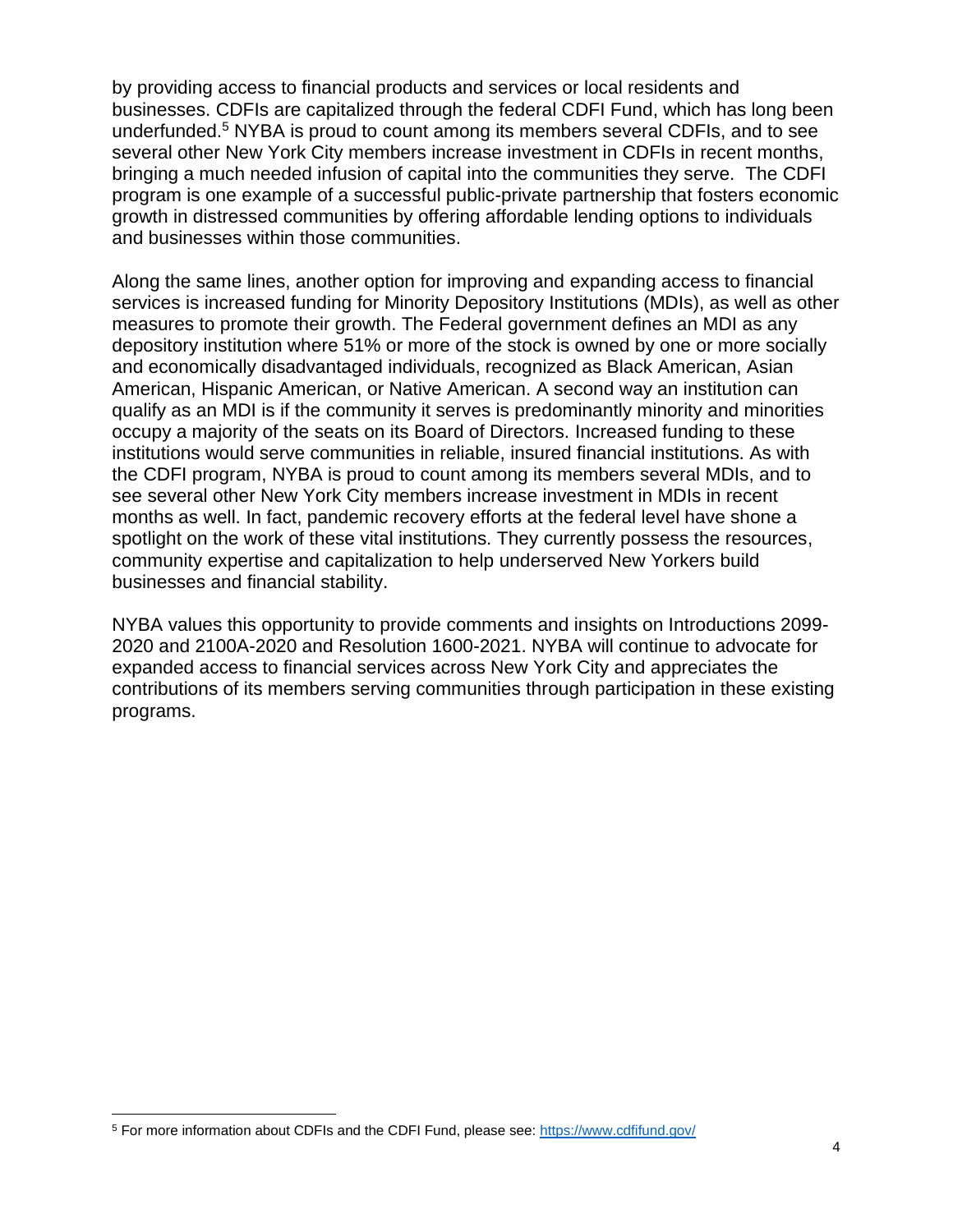# **New York City Council Committee on Finance Testimony by Henry Garrido, Executive Director of District Council 37, AFSCME April 28, 2021**

Good morning Chair Dromm and Members of the Committee. My name is Henry Garrido, Executive Director of District Council 37, AFSCME. Thank you for the opportunity to testify today in support of Introductions 2099, 2100 and 2164, and Resolution 1600. District Council 37 is the largest public employee union in the City of New York. Not only do our members work for the City, but most of them live here, too. For 5 years, this District Council has worked in coalition with well over 100 advocacy organizations, legal services organizations, credit unions, and others around New York State to build momentum to address the needs of under-banked and financially-exploited communities. These bills promote vital public transparency about the City's finances and financial relationships, and lay the groundwork for establishing a municipal public bank.

A public bank is a financial institution created by a public entity—such as a city, county, or state—and owned by and accountable to the people. Public banks can serve as a powerful tool for local governments to invest in permanently affordable housing, small and worker-owned businesses, community-controlled renewable energy, and so much more.

Each year, the City of New York collects tens of billions of dollars in revenue, from taxes and other sources, to fund public services. Currently, most of this money is placed on deposit with large, commercial banks that invest our dollars in fossil fuels, speculative real estate, and other destructive national and international ventures that harm New Yorkers, and disproportionately, poor and communities of color.

Public banking offers a bold, transformative alternative that would not only enable us to wrest control of public money from Wall Street banks, but also help us create a fairer more equitable New York City. As we build back from COVID-19, public banking offers us the chance to do better than the status quo, and instead to invest in historically-redlined communities and advance a just recovery from the COVID-19 pandemic for all New Yorkers.

As a first step, Introductions 2099 and 2100 would expose NYC's financial relationships with commercial banks. These two important bills would require NYC to provide the public with a quarterly summary of its accounts at "designated banks," including balances and fees charged. Additionally, Introduction 2164 would require the NYC Banking Commission to provide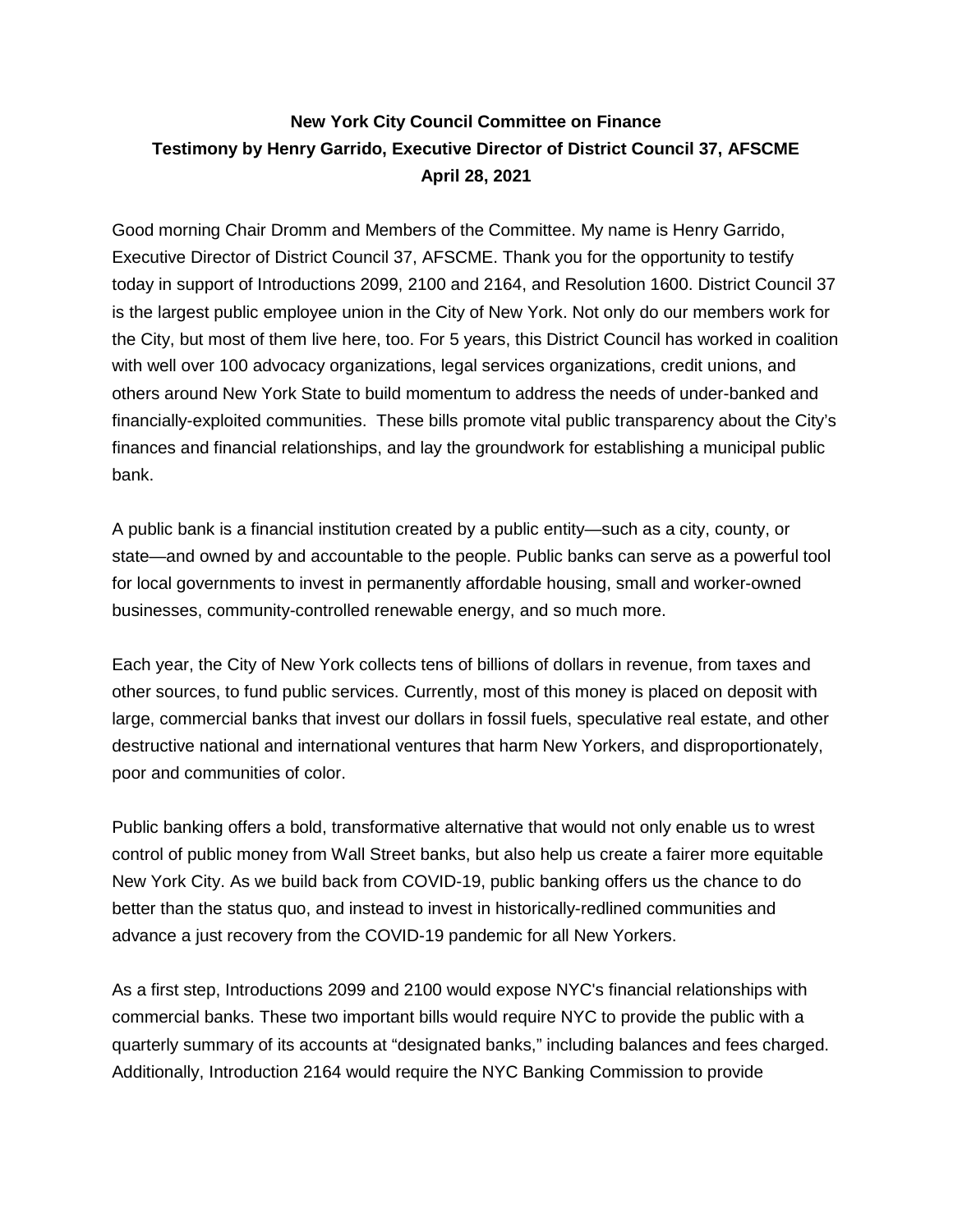meaningful notice of its public meetings and report to the City Council on its determinations of which financial institutions are eligible to hold the city's deposits.

As NYC takes key steps to establish the nation's first municipal public bank, our State legislators can help. The "New York Public Banking Act" (S.1762-A /Sanders - A.5782 /Pichardo) would create a sound, statewide regulatory framework for local public banking making it easier for cities, counties and regions throughout New York State to establish local public banks. We implore the Council to pass Resolution 1600, which urges the Governor and the Legislature to enact the New York Public Banking Act.

In our communities, a public bank for NYC would leverage billions of public dollars to reinvest in neighborhood-led development, strengthening our economy and advancing racial justice. As you know, red-lining was never just about prioritizing economic investment and opportunity by banking and real estate institutions. It has documented roots in racism against blacks and new immigrant groups. Red-lining neighborhoods continues today tagging them as poor options for real estate and housing development, banking and lending, economic investment and development, and as a target for predatory, fringe options. These predatory lenders, check cashers, rent to own furniture centers, and even some convenience stores have been around for so many years that many residents think of them as community bedrock institutions, rather than the wealth extractors that they are.

For these reasons, we see public banking as an opportunity to advance: 1) community-based affordable housing initiatives that adopt non-speculative housing models, such as community land trusts and mutual housing; 2) worker cooperatives, neighborhood parks and garden spaces, vendors and other small businesses that build health, community and wealth in our neighborhoods; and 3) community development financial institutions (CDFIs) network of credit unions and loan funds -- so that there will no longer be a market for wealth-extracting financial privateers, such as check cashers and loan sharks.

District Council 37's 150,000 members and 50,000 retirees strongly urges the NYC Council to pass Introductions 2099, 2100 and 2164, and Resolution 1600, and to continue working with our organization and others to establish a municipal public bank, as a matter of racial, economic, and community justice.

Thank you again for the opportunity to testify today.

Please do not hesitate to contact me with any questions.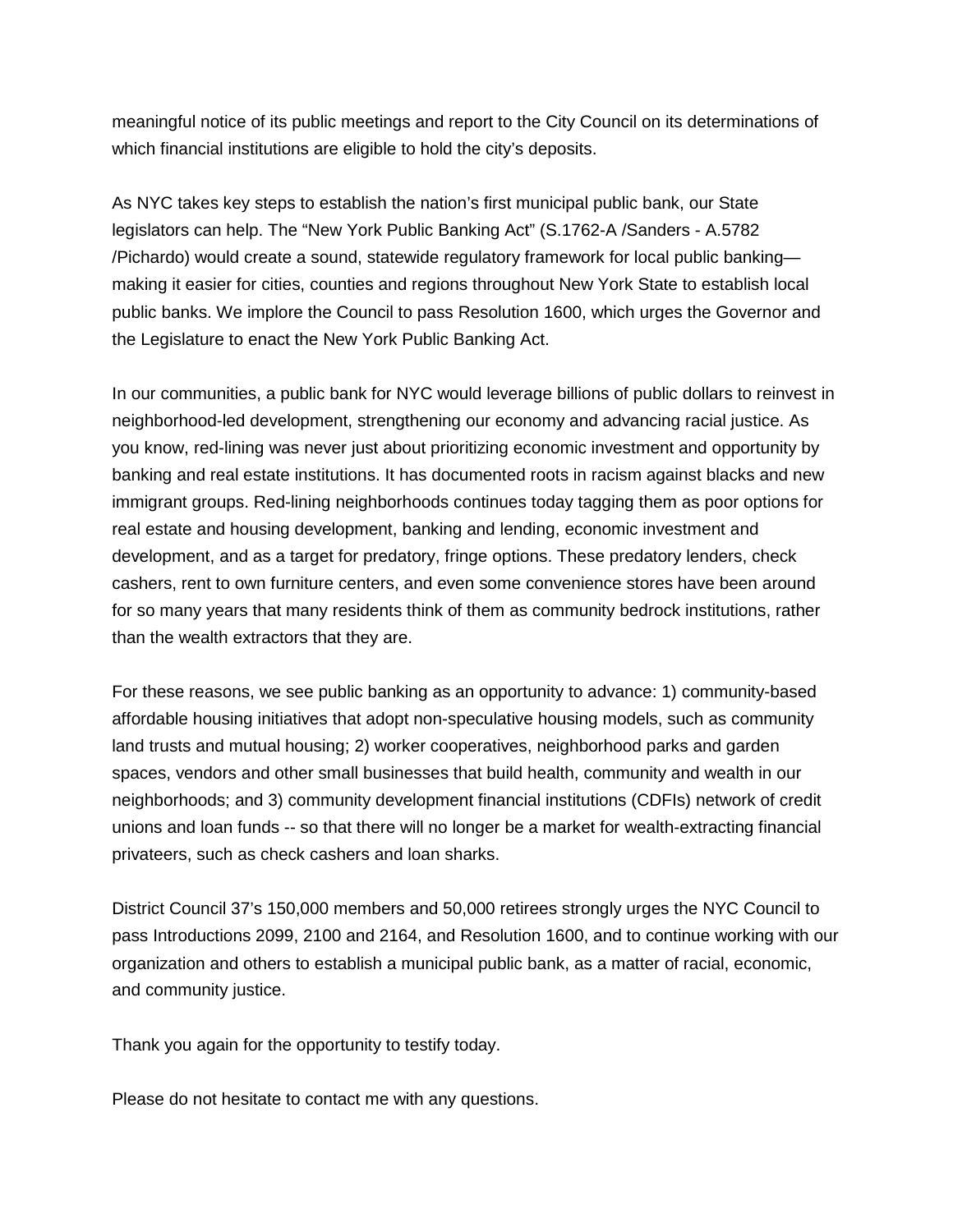

#### **New York City Council Committee on Finance Testimony by Jaime Weisberg of The Association for Neighborhood and Housing Development (ANHD) April 28, 2021**

I am writing on behalf of the Association for Neighborhood and Housing Development (ANHD) in support of Introductions 2099, 2100, and 2164, and Resolution 1600. These proposals promote important public transparency about the City's finances and financial relationships and lay critical groundwork for creation of a municipal public bank. ANHD is a nonprofit coalition comprised of over 80 neighborhood-based affordable housing and equitable economic development organizations and CDCs with over 40 years of experience in policy and organizing work related to bank reinvestment, affordable housing, and equitable economic development on behalf of New York City's low- and moderate-income (LMI), immigrant, and Black, Indigenous, and People of Color (BIPOC) communities.

A core piece of ANHD's work is to hold banks accountable for their responsibilities under the Community Reinvestment Act (CRA). The CRA is one of the major civil rights laws that were passed in response to discriminatory policies and practices that locked people of color and entire neighborhoods out of banking, credit, housing, employment, and education. It is one of the most important laws we have that holds banks accountable to local communities, requiring them to lend and provide services equitably, and to support community development in the areas where they do business. The CRA has leveraged two trillion dollars nationwide since 1996<sup>1</sup>, and, in the past five years alone, ANHD has documented near or over \$10 billion each year reinvested in New York City<sup>2</sup>. Thanks in part to the CRA, over 330,000 units of affordable housing have been built in the past 40 years, and a third of that by nonprofit developers.

However, even with the CRA and the other hard-earned civil rights era banking laws – the Fair Housing Act, Home Mortgage Disclosure Act, Equal Credit Opportunity Act – discrimination, redlining, and harmful practices persist. Over 95% of banks pass their CRA exams despite these disparities.

- Banks continue to close bank branches in LMI and BIPOC communities, do not open in underbanked communities, and collectively take in billions annually in overdraft, ATM, and maintenance fees.
- 22% of NYC is Black and 29% Latinx, yet just 9% of all home purchase loans in 2019 went to non-Hispanic Black borrowers and 9% to Hispanic borrowers of any race.
- LMI and BIPOC communities persistently receive fewer home and small business loans than wealthier and whiter communities; the distribution of COVID-relief PPP loans demonstrated similar patterns such that COVID-impacted communities did not have equitable access to these forgivable loans<sup>3</sup>.
- Banks continue to provide financing to bad-acting landlords who harass and displace tenants. Such activities are harmful at any time, and even more so during a global health pandemic<sup>4</sup>.

<sup>&</sup>lt;sup>1</sup> <https://ncrc.org/what-the-community-reinvestment-act-means-to-lending-in-philadelphia/>

<sup>2</sup> <https://anhd.org/project/state-bank-reinvestment-nyc-annual-report>

<sup>&</sup>lt;sup>3</sup> <https://anhd.org/blog/new-yorks-small-businesses-left-out-paycheck-protection-program>

<sup>4</sup> <https://anhd.org/project/multi-family-lending>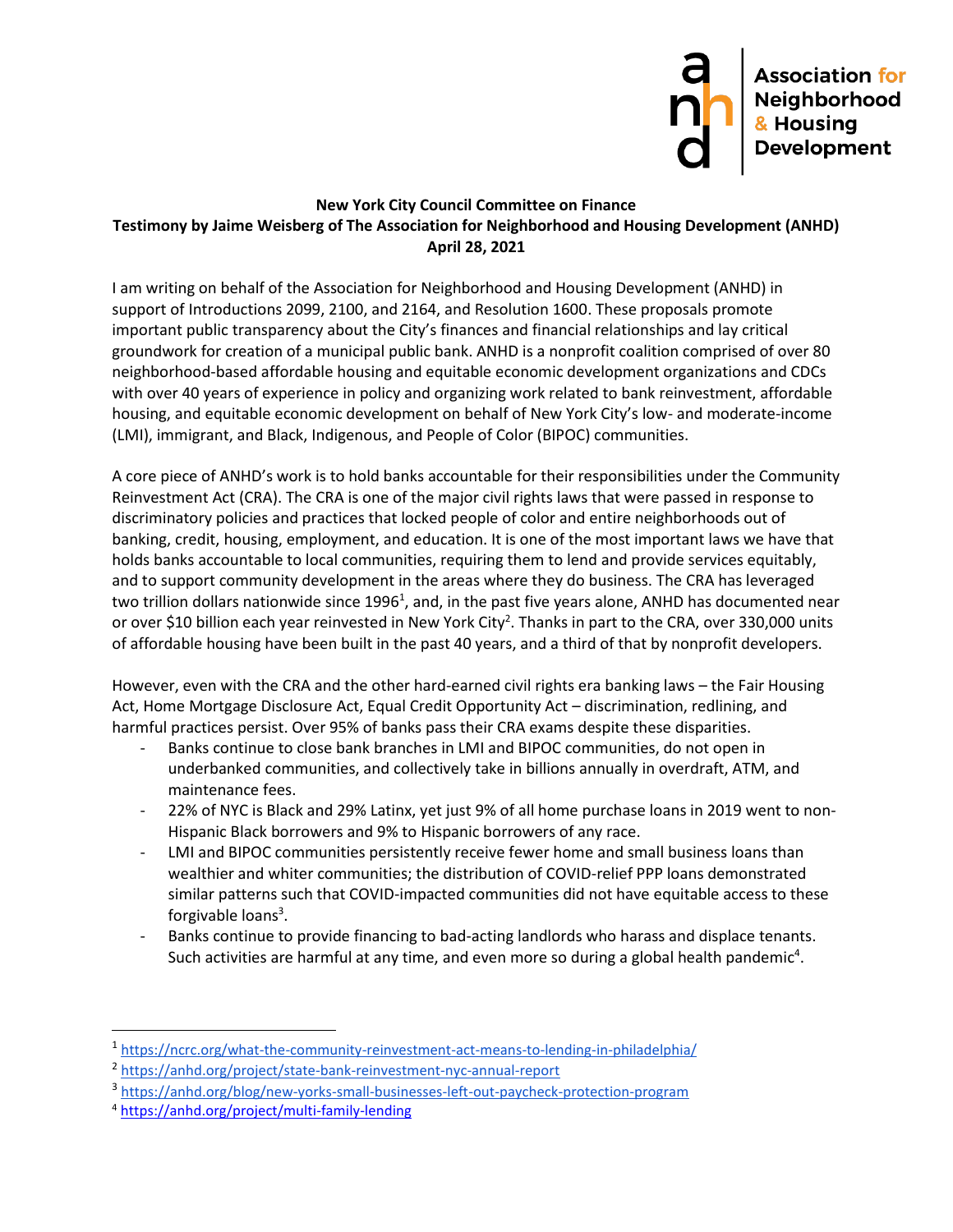Tens of billions of dollars of New York City's money flows into and through commercial banks each year, regardless of how well these banks support New York City communities through their CRA activities. Only a failing rating would remove a bank from consideration, and that rarely happens. The City of New York should have a higher standard for the banks with which they do business; and do business with banks whose CRA records – and overall business models – demonstrate the strongest commitment to our city's LMI and BIPOC communities. ANHD has fought for years to have the city do business with banks that invest and reinvest responsibly in New York City's LMI and BIPOC communities, with significant pushback from the banking industry. A public bank would be designed with this framework from the start and this effort complements the work ANHD does to enforce and strengthen the CRA for the banks that operate in New York City.

ANHD believes that public dollars should go towards the public good to benefit New York City's BIPOC, LMI, and immigrant communities. A public bank is designed to ensure that our public deposits are reinvested into the community, either by lending directly or lending through mission-driven entities like CDFIs and community development credit unions. A public bank would be chartered to use our public deposits and dollars to support the kinds of banking and reinvestment activities ANHD urges banks to do through their CRA work: branches and affordable, accessible products in unbanked communities and for underbanked New Yorkers; deep and permanent affordable housing, quality jobs, and support for BIPOC homeowners and small business owners, especially those who have suffered the most through this pandemic and need more resources for an equitable recovery. However, unlike CRA-regulated banks, this would be the core mission of the public bank, rather than something done alongside other businesses that, at best, are less beneficial to these populations, and at worst are harmful. In addition to calling for the CRA to include an affirmative obligation to serve BIPOC communities, ANHD has long called for banks to be downgraded on CRA exams for harm or displacement<sup>5</sup>, as happens, for example, when banks finance bad-acting landlords who harass and displace tenants; charge low-income consumers predatory overdraft fees; or offer high-cost loans to BIPOC small business owners. A public bank would not be allowed to support such activities.

Further, we believe that a public bank can raise the bar for all banks. First, the public bank will invest in mission-driven entities like CDFIs and credit unions, thus strengthening these institutions' ability to bank and lend to communities that lack equitable access. The bank will also foster investments in missiondriven developers that build and preserve permanent affordable housing for the lowest-income New Yorkers. These will offer models for banks to adopt and opportunities to provide other forms of CRA investments to support the projects and others like them.

As a first step towards creating a public bank, Introductions 2099 and 2100 seek to shine a light on NYC's financial relationships with commercial banks. These two important bills would require NYC to provide the public with a quarterly summary of its accounts at "designated banks" other financial entities, including balances and fees charged. In the past, ANHD has tried to understand this system over the years through FOIA requests to the Department of Finance, and by analyzing contracts posted to Checkbook 2.0<sup>6</sup>. Through this, we saw which banks held major contracts, such as payroll, lock boxes, central treasury, and some credit card accounts, as well as banks that provided investment and advisory services related to the city's pension funds. But the process is complicated, time intensive, incomplete, particularly related to the full set of accounts and deposits flowing in and out of them, as well as related

<sup>5</sup> <https://anhd.org/project/community-reinvestment-act-advocacy>

<sup>&</sup>lt;sup>6</sup> "State of Bank Reinvestment in NYC: 2014, Major Finding #3 Where the city does business with banks and Financial Institutions (pages 32-37)<https://anhd.org/report/state-bank-reinvestment-new-york-city-2014>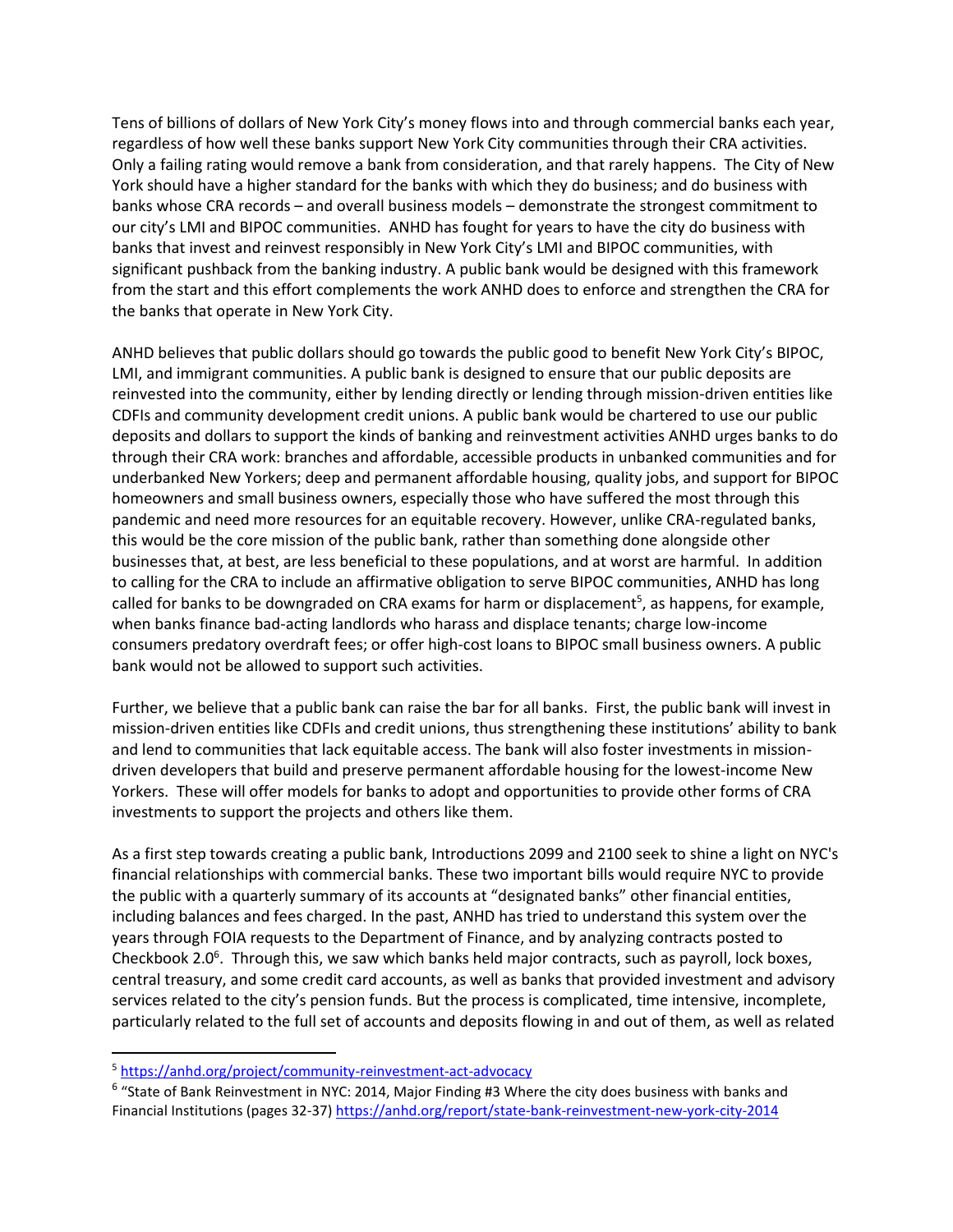fees and interest payments. Additionally, Introduction 2164 would require the NYC Banking Commission to provide meaningful notice of its public meetings and report to the City Council on its determinations of which financial institutions are eligible to hold the city's deposits.

As New York City takes key steps to establish the nation's first municipal public bank, Albany can help. The "New York Public Banking Act" (S1762-A (Sanders) / A5782 (Pichardo)) would create a sound, statewide regulatory framework for local public banking—making it easier for cities, counties and regions throughout New York State to establish local public banks. We urge the Council to pass Resolution 1600, which urges the Governor and NYS Legislature to enact the New York Public Banking Act.

ANHD strongly urges the New York City Council to pass Introductions 2099, 2100 and 2164, and Resolution 1600, and to continue working with our organization and others to establish a municipal public bank, as a matter of racial, economic, and environmental justice. Thank you again for the opportunity to testify today. Please do not hesitate to contact me with any questions.

Jaime Weisberg Senior Campaign Analyst Association for Neighborhood and Housing Development (ANHD) 718-637-3054[, Jaime.w@anhd.org](mailto:Jaime.w@anhd.org)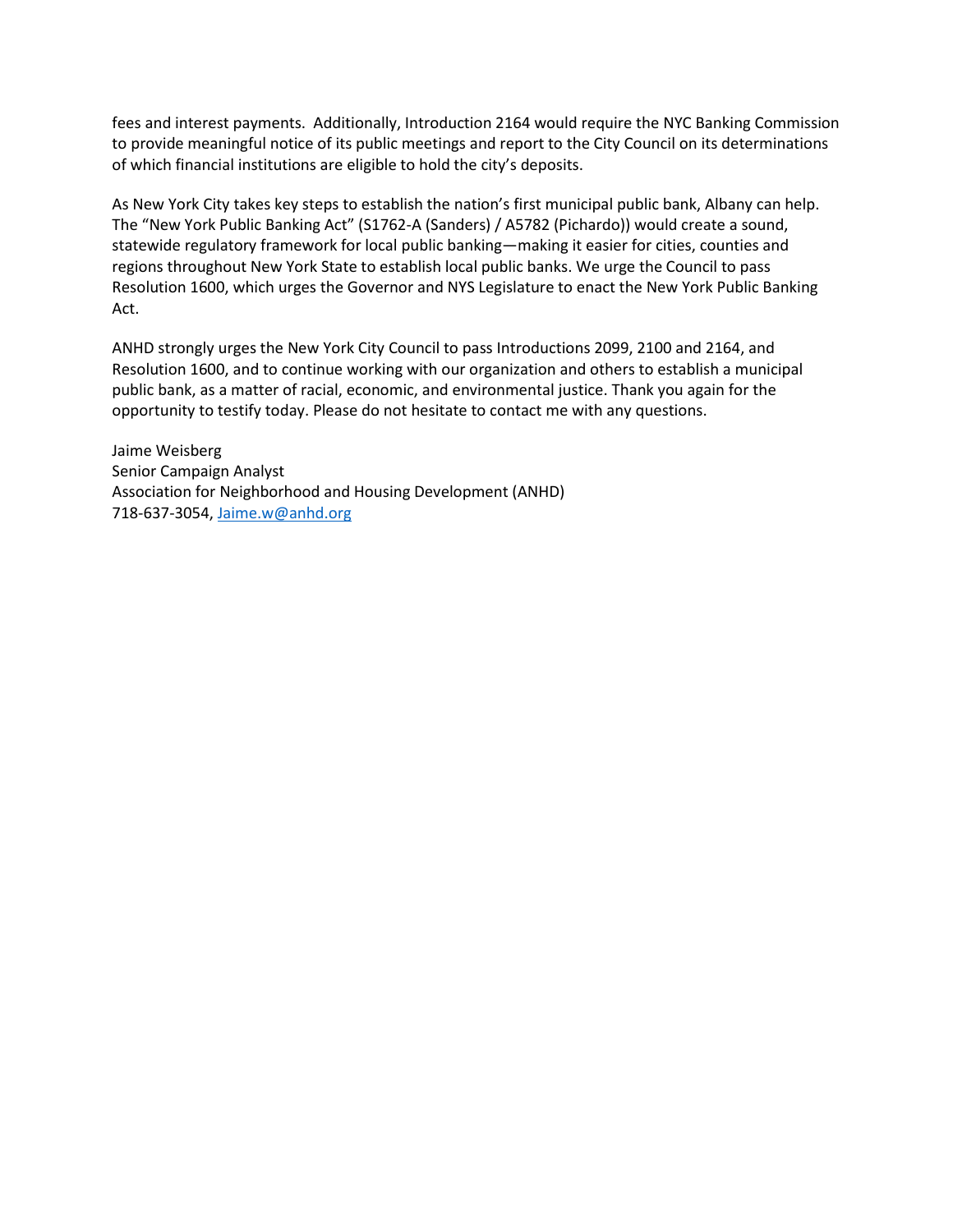## **New York City Council Committee on Finance Testimony by Jodie Leidecker of Cooper Square Committee April 28, 2021**

Good morning Chair Dromm and Members of the Committee. My name is Jodie Leidecker, organizer, at Cooper Square Committee. Thank you for the opportunity to testify today in support of Introductions 2099, 2100 and 2164, and Resolution 1600. These proposals promote vital public transparency about the City's finances and financial relationships, and lay critical groundwork for creation of a municipal public bank.

Each year, the City of New York collects tens of billions of dollars in revenue, from taxes and other sources, to fund public services. Currently, most of this money is placed on deposit with large, commercial banks that systematically harm New Yorkers and finance fossil fuels, speculative real estate, and other destructive industries.

Public banking offers a bold, transformative solution that not only can enable us to wrest control of public money from Wall Street banks, but also can help us to invest in historically-redlined communities and advance a just recovery for all New Yorkers. A public bank is a financial institution created by a public entity—such as a city, county, or state—and owned by and accountable to the people. Public banks can serve as a powerful tool for local governments to invest in permanently affordable housing, small and worker-owned businesses, community-controlled renewable energy, and more.

As a first step, Introductions 2099 and 2100 seek to shine a light on NYC's financial relationships with commercial banks. These two important bills would require NYC to provide the public with a quarterly summary of its accounts at "designated banks," including balances and fees charged. Additionally, Introduction 2164 would require the NYC Banking Commission to provide meaningful notice of its public meetings and report to the City Council on its determinations of which financial institutions are eligible to hold the city's deposits.

As NYC takes key steps to establish the nation's first municipal public bank, Albany can help. The "New York Public Banking Act" (S1762-A (Sanders) / A5782 (Pichardo)) would create a sound, statewide regulatory framework for local public banking—making it easier for cities, counties and regions throughout New York State to establish local public banks. We urge the Council to pass Resolution 1600, which urges the Governor and NYS Legislature to enact the New York Public Banking Act.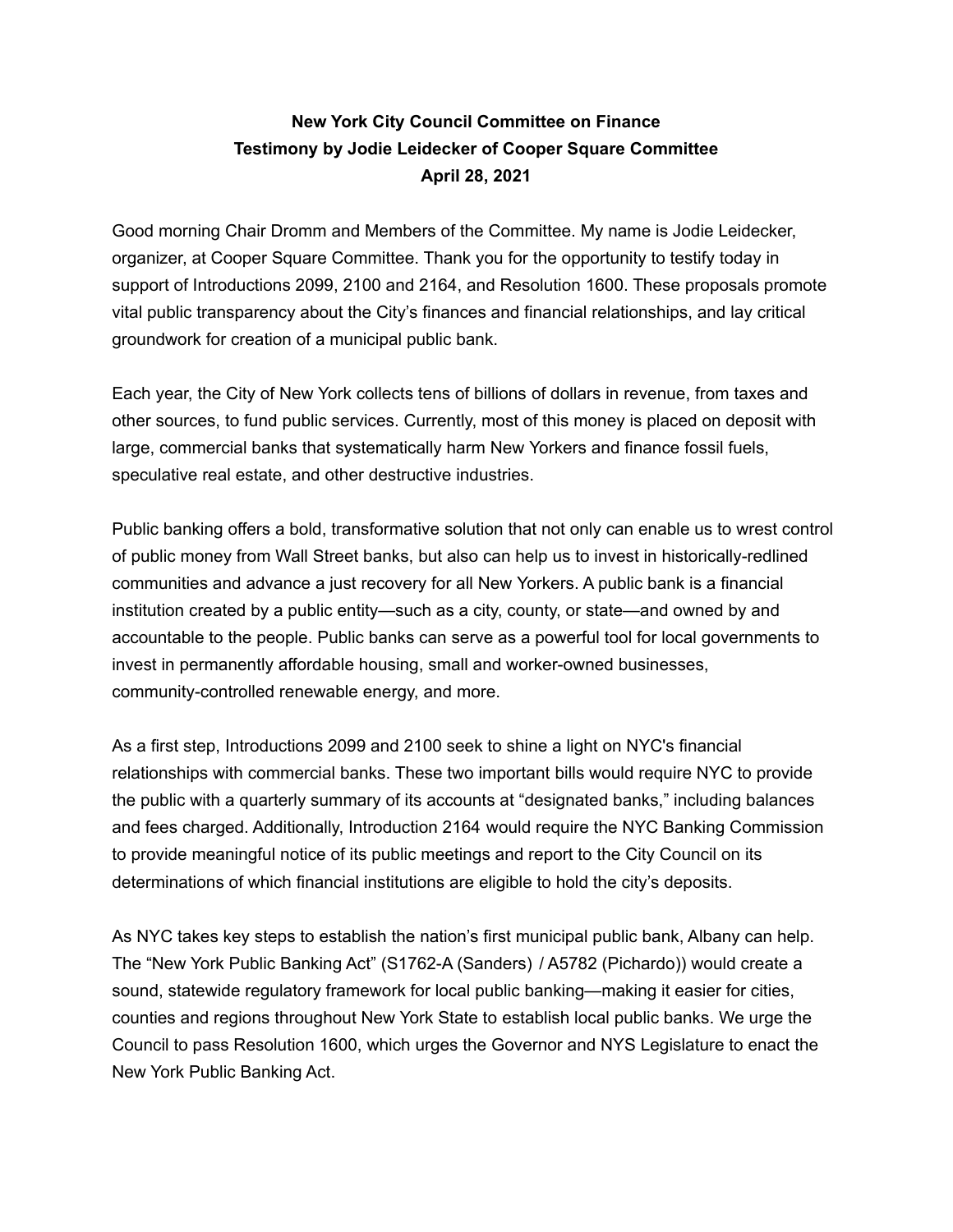A public bank for NYC would leverage billions of dollars of our public money to reinvest in neighborhood-led development, strengthening our economy and advancing racial justice. In particular, our organization sees public banking as an opportunity to advance **housing justice.**

A public bank could support non-speculative housing models, such as community land trusts and mutual housing such as the Cooper Square Community Land Trust and Mutual Housing Association, the city's oldest CLT. These models promote community-controlled development and permanent housing affordability, and can help stem gentrification and displacement.

Cooper Square Committee strongly urges the NYC Council to pass Introductions 2099, 2100 and 2164, and Resolution 1600, and to continue working with our organization and others to establish a municipal public bank, as a matter of racial, economic, and environmental justice. Thank you again for the opportunity to testify today. Please do not hesitate to contact me with any questions.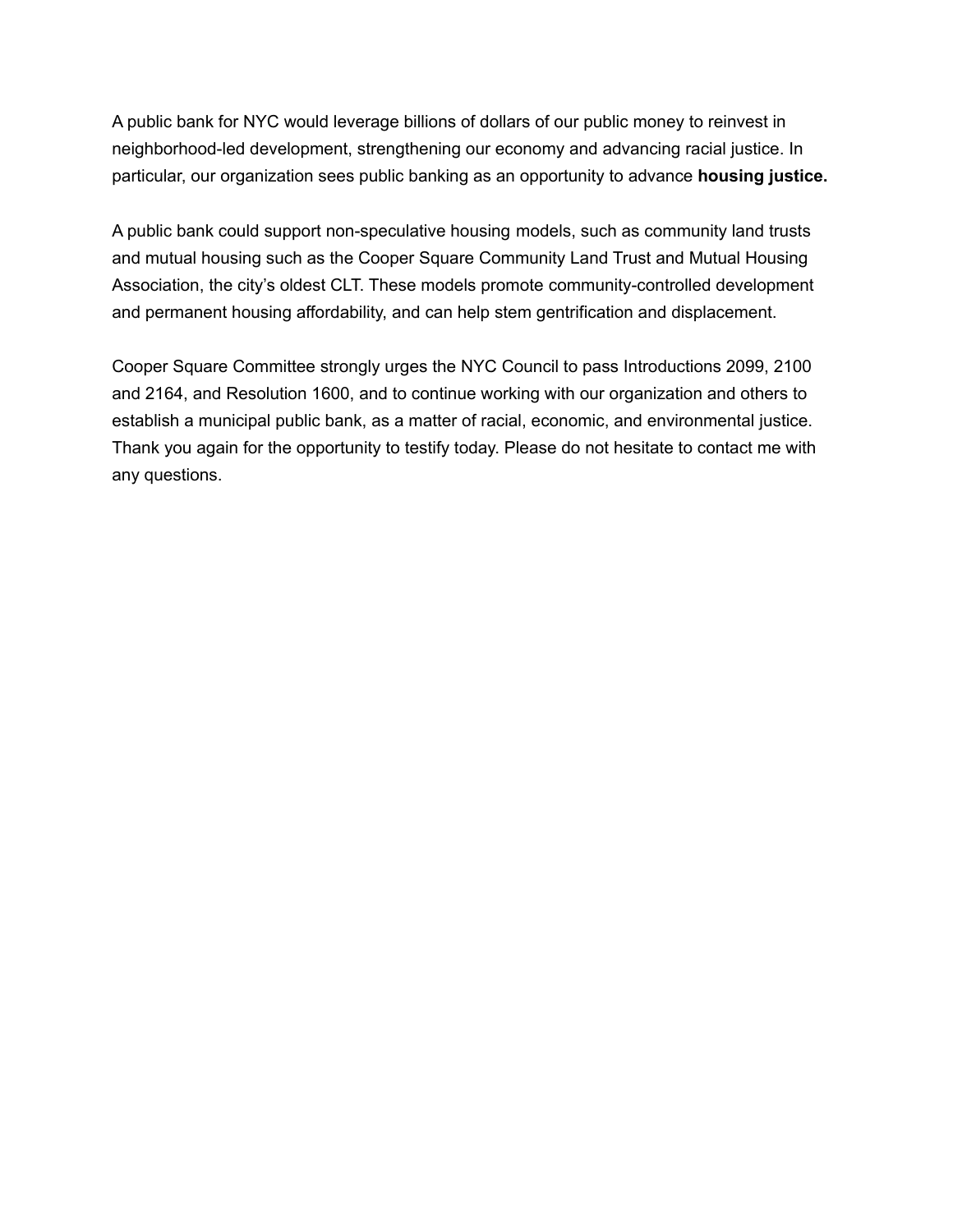

### **Testimony of the Partnership for New York City New York City Council Committee on Finance Int. 2099, Proposed Int. 2100-A and Res. 1600 April 28, 2021**

Thank you Chair Dromm and members of the committee for the opportunity to testify on Int. 2099 and Proposed Int. 2100-A which would require the city to report on its banking and financial services relationships as well as Res. T2021-7393 which would support state legislation authorizing cities and counties to establish public banks and to create a state public bank.

The Partnership opposes the creation of a public bank by New York City or State as a fiscally dangerous and unnecessary use of public resources. New York is the financial capital of the world, with a tremendous range of banking and related services in the private and nonprofit sectors.

To the extent that city government identifies legitimate and viable unmet financing and credit needs, they should be addressed through existing channels. During COVID-19, there has been extraordinary pressure on local community development financial institutions (CDFI) because of the volume of demand for origination of federal, state and city loans to small business. A review of the city's CDFI and micro-lending capacity and the possible need to expand it would be an appropriate action that may address some of the concerns that prompted the legislation under consideration today.

There are many financial risks associated with the proposed public bank. For example, consolidating government funds in a single, public depository institution would not provide the distribution of risk that exists in the current model where public funds are held and managed by multiple institutions.

Advocates for public banks suggest that the public bank would be a source of low-cost capital for government priorities that are not able to attract private sector financing on favorable terms. But a city- or state-owned bank would need to observe the same regulations and underwriting standards as private institutions or the public bank would inevitably fail, with the consequent loss of public capital.

Most concerning, a public bank would be subject to political pressures that could lead to corruption. The New York Public Banking Act (A.5782/S.1762) supported by Res. 1600 would create a board whose members are appointed by the Mayor, City Council and Comptroller – all elected officials subject to political pressures. Public and elected officials would even be allowed to serve on the board. This is a recipe for disaster.

Finally, the city is not in a fiscal position to be capitalizing a public bank. Projections are that the city will face substantial deficits over the next five years because of the economic fallout of the pandemic. In the past seven years, the city budget has increased by 26% and the revenues needed to support even the current level of spending will be difficult to secure when federal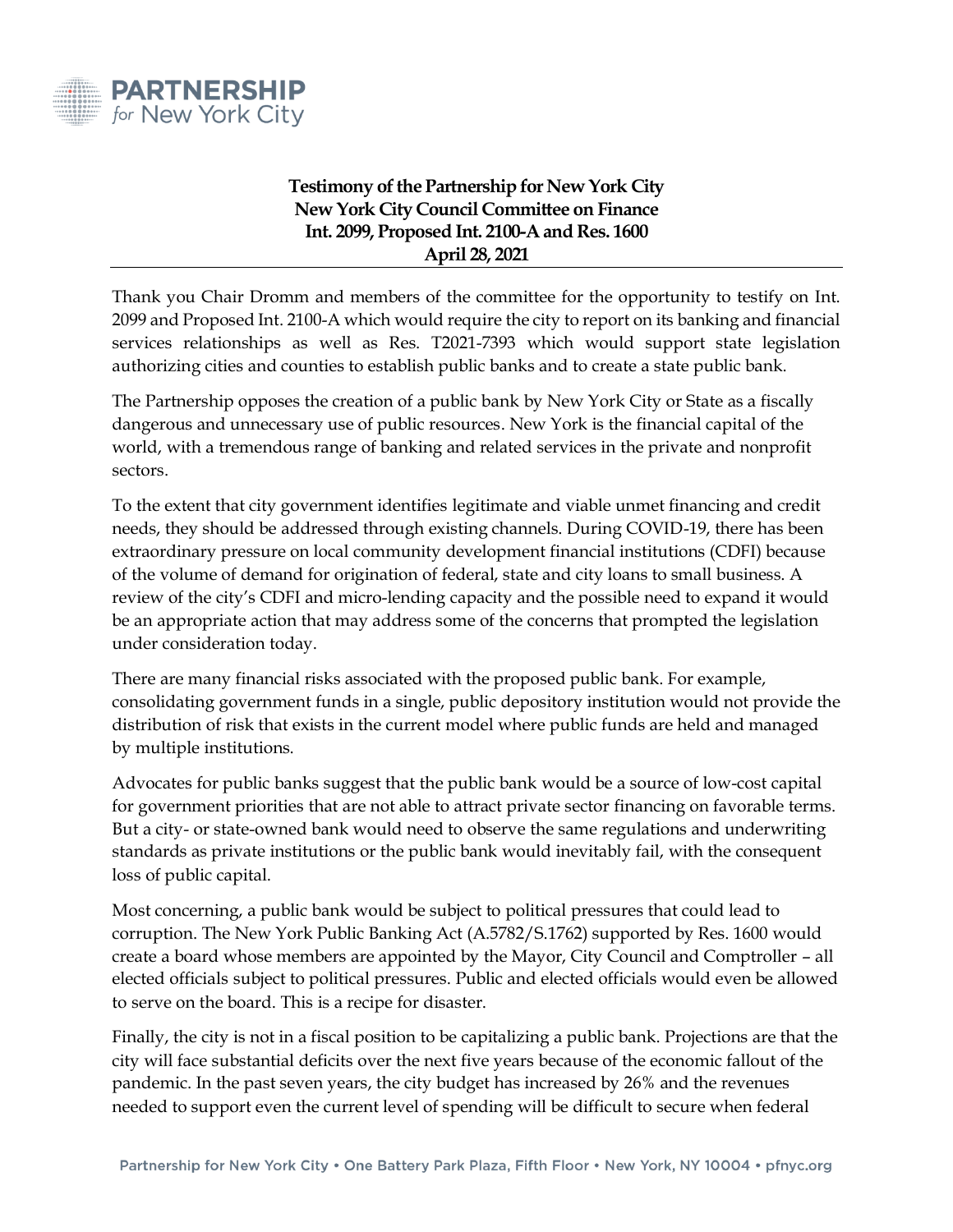stimulus funds are exhausted. Launching and operating a public bank in the face of projected budget deficits is not just risky, it is imprudent.

We urge the Council not to move forward with advocacy for a public bank, but to work with private and nonprofit institutions to address credit and financing needs.

-----------------

*The Partnership for New York City represents private sector employers of more than one million New Yorkers. We work together with government, labor and the nonprofit sector to maintain the city's position as the preeminent global center of commerce, innovation and economic opportunity.*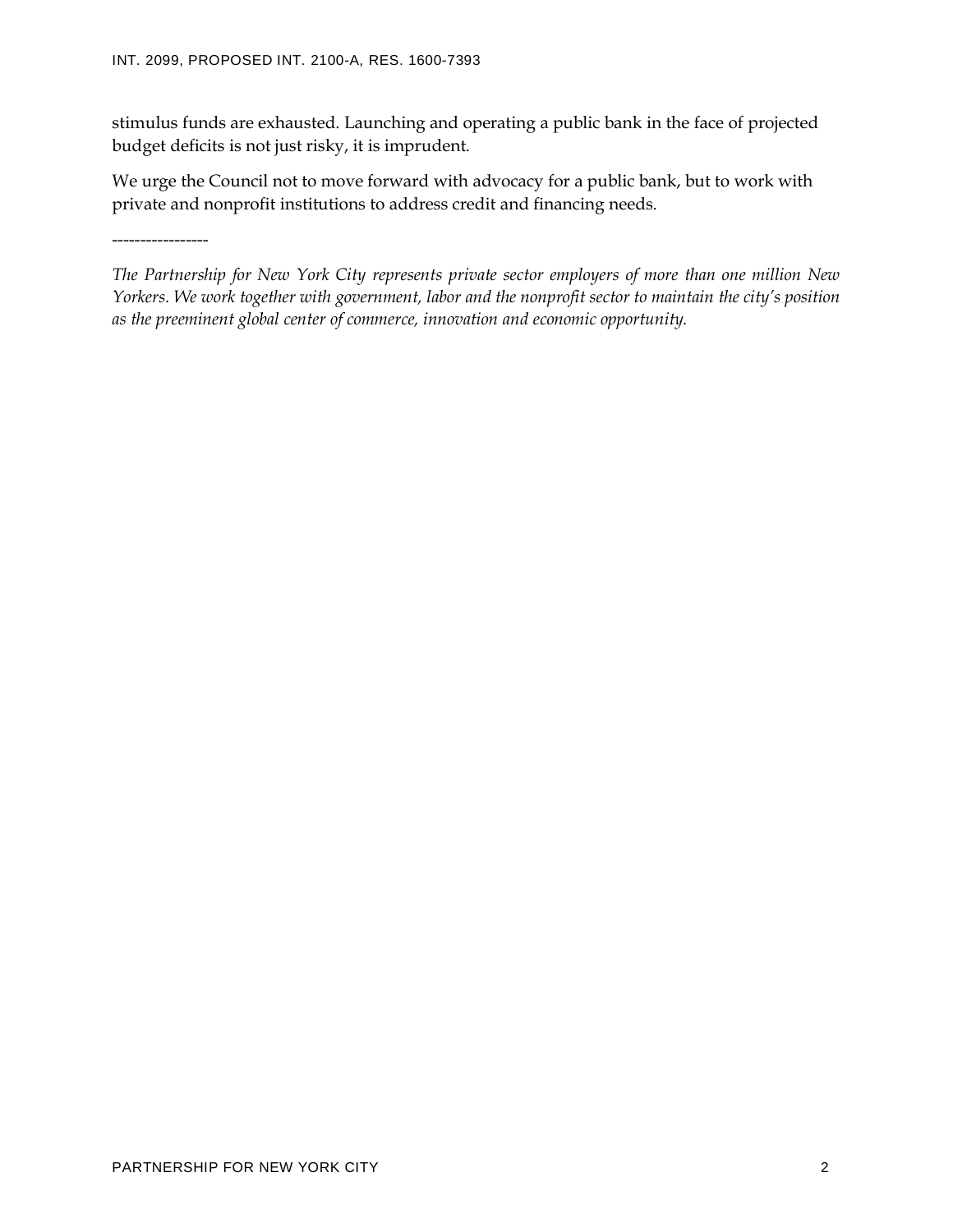

### **New York City Council Committee on Finance Testimony by Christopher Fasano of Mobilization for Justice, Inc. and Legal Services Staff Association, UAW Local 2320 April 28, 2021**

Good morning Chair Dromm and Members of the Committee. My name is Christopher Fasano. I am a senior staff attorney at Mobilization for Justice, Inc. and a member of Legal Services Staff Association Local 2320 in UAW Region 9A. Thank you for the opportunity to testify today in support of Introductions 2099, 2100 and 2164, and Resolution 1600. These proposals promote vital public transparency about the City's finances and financial relationships and lay the groundwork for a public bank that will democratize the city's finances.

Mobilization for Justice, Inc. envisions a society in which there is equal justice for all. Our mission is to achieve social justice, prioritizing the needs of people who are low-income, disenfranchised, or have disabilities. We do this by providing the highest quality direct civil legal assistance, conducting community education and building partnerships, engaging in policy advocacy, and bringing impact litigation. We assist more than 10,000 New Yorkers each year in the areas of disability rights, children's rights, economic justice, and housing rights, benefitting over 25,000.

Each year, the City of New York collects tens of billions of dollars in revenue, from taxes and other sources, to fund public services. Currently, most of this money is placed on deposit with large, commercial banks that systematically harm New Yorkers and finance fossil fuels, speculative real estate, and other destructive industries. This public money should remain within the public domain. The public, not Wall Street, should decide where it is invested. And that public money should always serve a public purpose. The only way to achieve this end is through a public bank, which is a financial institution created by a public entity – such as city, county or state – that is owned by and accountable to the people.

A public bank wrests control of public money from Wall Street banks and empowers the communities that these banks have historically preyed upon. Local governments would deposit their revenue in the public bank and the bank, in turn, would be required to invest this money in permanently affordable housing, small and workerowned businesses, community-controlled renewable energy, and more. Those very same communities prioritized by the bank's underwriting policies—those at the margins of the city's economy—would serve on its board. The bank would be uniquely positioned to identify local economic development needs while always remaining accountable to the people it is designed to serve.

As a first step, Introductions 2099 and 2100 seek to shine a light on NYC's financial relationships with commercial banks. These two important bills would require NYC to provide the public with a quarterly summary of its accounts at "designated banks," including balances and fees charged. Additionally, Introduction 2164 would require the NYC Banking Commission to provide meaningful notice of its public meetings and report to the City Council on its determinations of which financial institutions are eligible to hold the City's deposits.

As New York City takes key steps to establish the nation's first municipal public bank, Albany can help. The "New York Public Banking Act" (S1762-A (Sanders) / A5782 (Pichardo)) would create a statewide statutory framework for local public banking—making it easier for cities, counties and regions throughout New York State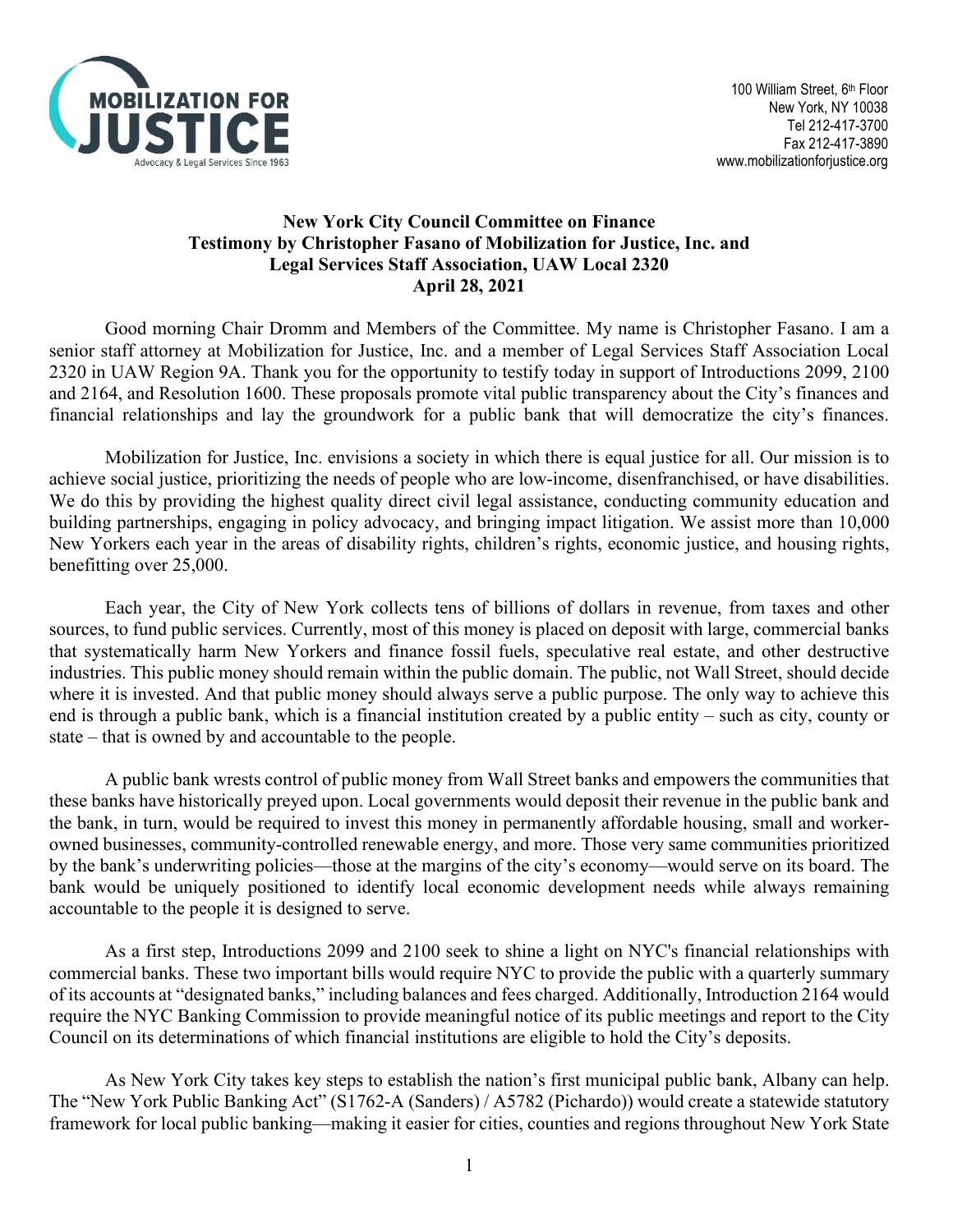to establish local public banks. We urge the Council to pass Resolution 1600, which urges the Governor and the New York State Legislature to enact the New York Public Banking Act.

A public bank for NYC would leverage billions of dollars of our public money to reinvest in neighborhood-led development, strengthening our economy and advancing racial justice. In particular, Mobilization for Justice, Inc. and the Legal Services Staff Association see public banking as a critical tool to advance housing and financial justice.

A public bank could address the housing crisis through sweeping measures, including financing the construction of social housing to increase the supply of low- and middle-income units in New York City. It could originate or refinance home loans in impoverished communities. And it could also intervene in a more targeted fashion. For example, since the 2008 housing market crash, federal agencies like the Department of Housing and Urban Development and the Federal Housing Finance Agency have sold hundreds of thousands of delinquent home loans, including many loans here in New York City, to an assortment of private equity firms and hedge funds, who then impose onerous terms on homeowners. I have represented those homeowners, who often felt pressured to accept loan modifications they could not afford to stave off foreclosure. A public bank could have rescued them by using its resources to purchase these loans, writing down principal and offering affordable terms. Although the City, in fact, has the Community Restoration Program to buy delinquent home loans, it has only purchased a few dozen loans, while a single private equity firm, Lone Star Funds, purchased tens of thousands. A public bank with greater capital at its disposal could do much more.

A public bank could also provide basic banking services for the unbanked. The COVID-19 Pandemic underscores the importance of making banking services available to all. In just the past couple of months, the IRS has resorted to sending stimulus payments to nearly 26 million households in the form of paper checks, a costly delay for people who rely on this relief to meet basic living expenses, and a problem that will plague the IRS in the coming months as it advances child tax credits. A modern welfare state functions best if members of the public, and especially the most economically marginal groups, have bank accounts. Historically, public entities have played this crucial role of ensuring that all members of the community enjoy the benefits of banking services. From 1910 to1968, people could open accounts through the United States Postal Savings System, a service particularly popular among immigrant depositors who owned over 75 percent of the postal bank's deposits shortly after its inception. Nearly 100 years later, the Sparkassen public banks in Germany filled a similar void. Due to an influx of refugees and asylum seekers, in 2015 and 2016, Germany's unbanked population spiked to nearly one million. Private banks largely turned these immigrants away, but the Sparkasssen banks did not, opening over 250,000 accounts for refugees. What differentiates the private and public banks in Germany is the mandate that public banks promote savings and ensure financial services to all individuals. The absence of similar public infrastructure here in New York City leaves 11.2 percent of the city unbanked and another 21.8 percent underbanked, with those denied access to banking services concentrated primarily in Black and Hispanic communities. Only a public bank can guarantee basic financial services for all New Yorkers.

Mobilization for Justice, Inc. and the Legal Services Staff Association strongly urge the NYC Council to pass Introductions 2099, 2100 and 2164, and Resolution 1600, and to continue working with our organization and others to establish a municipal public bank, as a matter of racial, economic, and environmental justice. Thank you again for the opportunity to testify today. Please do not hesitate to contact me with any questions.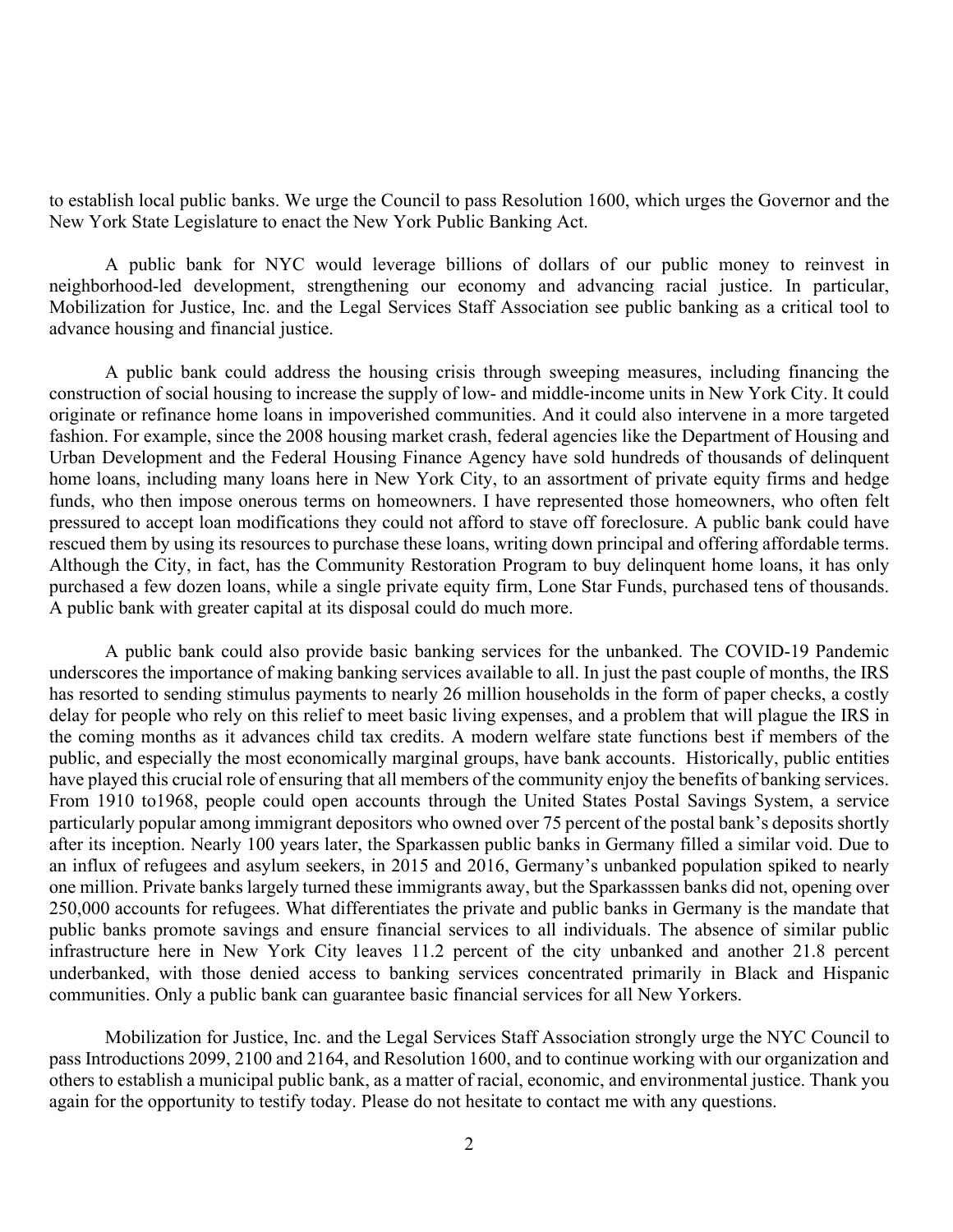Christopher Fasano Senior Staff Attorney Mobilization for Justice, Inc. Legal Services Staff Association, UAW Local 2320 Telephone: (212) 417-3719 Email: cfasano@mfjlegal.org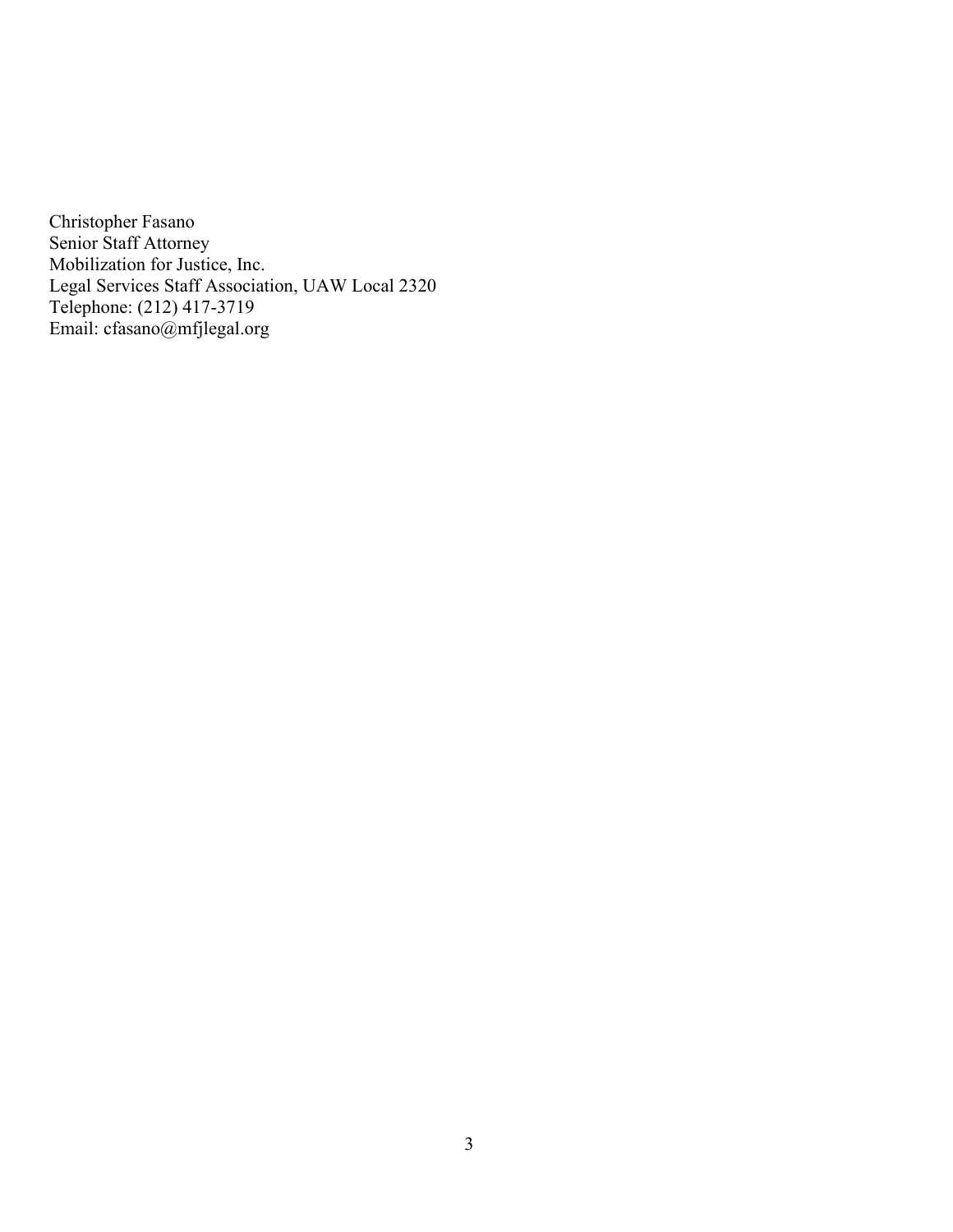#### **New York City Council Committee on Finance Testimony by Jamell N.A. Henderson of New York Communities for Change April 28, 2021**

To Chair Dromm and the Members of the Committee on Finance,

My name is Jamell Henderson, Crown Heights/Bedford-Stuyvesant chapter and parole justice organizer with New York Communities for Change. I am truly honored for this opportunity to represent the Black and Brown communities to testify today in full support of Introductions 2099, 2100 and 2164 and Resolution 1600. These proposals promote vital public transparency about the city's finances and financial relationships, and lay critical groundwork for the creation of a municipal public bank.

New York Communities for Change organizing is premised on two simple truths: that when we knock on doors and meet people, the fabric of the community is tightened; and that when people are agitated not from one side to another, but from the bottom up, our movement is unified.

Whether calling out the vulture capitalists who are profiting off the humanitarian crisis in Puerto Rico or the real estate lobby that have bought and paid for undue influence in our state government, NYCC's campaigns target the economic forces driving racial inequality. We seek to challenging those who rigged the system in their favor —wall street, hedge funds, real estate, private equity and the like— to pay the greatest concession to those who have been hurt the most— BLACK and BROWN COMMUNITIES.

Consider this, do any of us know why they are charging New Yorkers billions of dollars in unnecessary overdraft fees, charging a monthly fee if New Yorkers don't sign up to pay through them, and have a difficult time explaining why you have the right to know where your money goes? This is the experiences of New Yorkers who have been charged, even during this pandemic.

Each year, the City of New York collects tens of billions of dollars in revenue, from taxes and other sources, to fund public services. Currently, most of this money is placed on deposit with large, commercial banks that systematically harm New Yorkers and finance fossil fuels, speculative real estate, and other destructive industries. This is not right at all, especially as traditional New Yorkers are seeing our city transform around them without their input nor presence.

Each year, the City of New York collects tens of billions of dollars in revenue, from taxes and other sources, to fund public services. Currently, most of this money is placed on deposit with large, commercial banks that systematically harm New Yorkers and finance fossil fuels, speculative real estate, and other destructive industries. We have an opportunity to prove to the country and to the world, that New York leads the way.

As a first step, Introductions 2099 and 2100 seek to shine a light on NYC's financial relationships with commercial banks. These two important bills would require NYC to provide the public with a quarterly summary of its accounts at "designated banks," including balances and fees charged. Additionally, Introduction 2164 would require the NYC Banking Commission to provide meaningful notice of its public meetings and report to the City Council on its determinations of which financial institutions are eligible to hold the city's deposits. This will be a tremendous opportunity for New Yorkers to see where our money is going and to demand that our money is DIRECTLY invested in our city and our communities.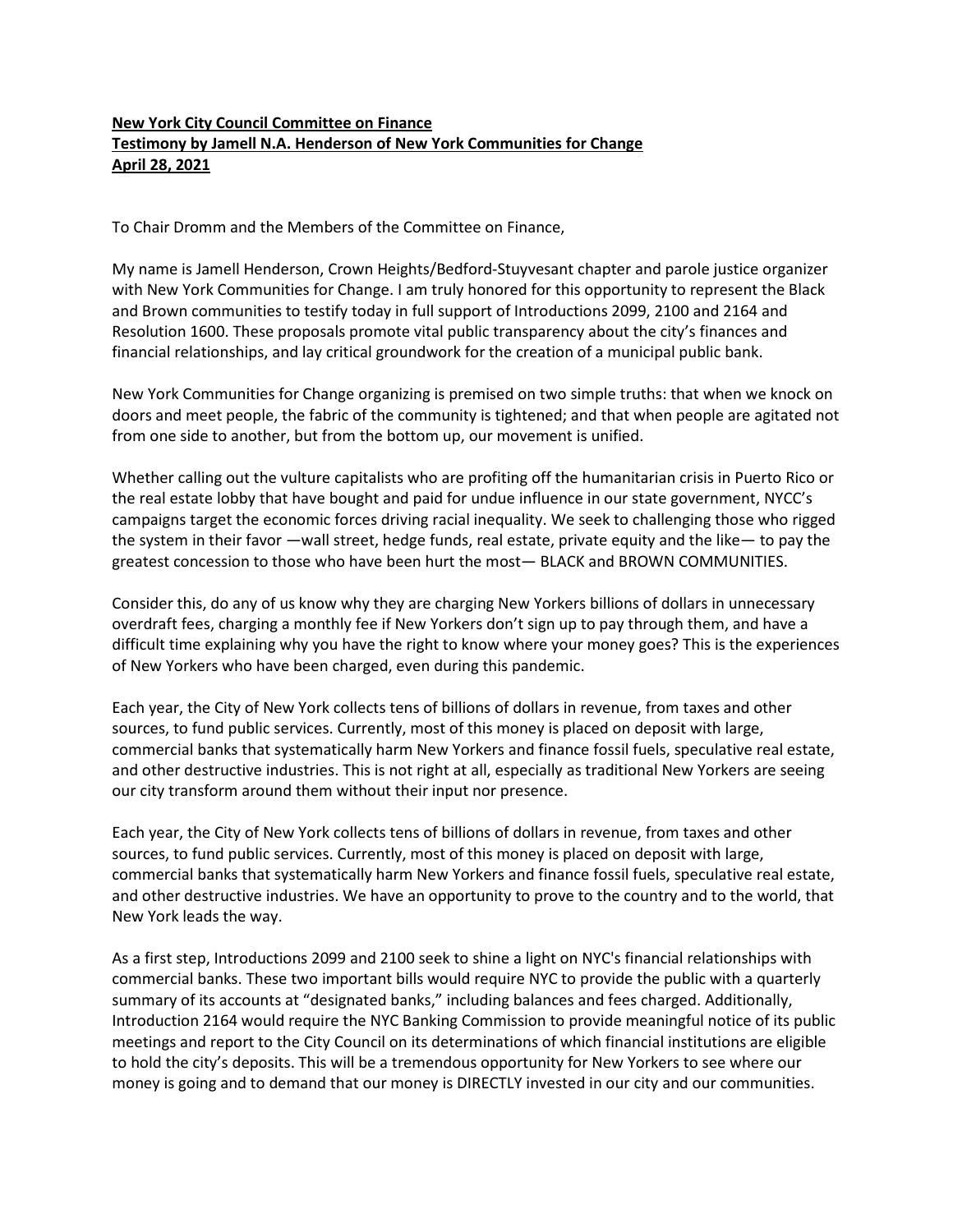As NYC takes key steps to establish the nation's first municipal public bank, Albany can help. The "New York Public Banking Act" (S1762-A (Sanders) / A5782 (Pichardo)) would create a sound, statewide regulatory framework for local public banking—making it easier for cities, counties and regions throughout New York State to establish local public banks. We urge the Council to pass Resolution 1600, which urges the Governor and NYS Legislature to enact the New York Public Banking Act. The people of the City of New York deserve the opportunity to be a part of the transformation of our society that this pandemic has presented; we can make history.

A public bank for NYC would leverage billions of dollars of our public money to reinvest in neighborhood-led development, strengthening our economy and advancing racial justice. In particular, our organization sees public banking as an opportunity to advance financial and climate justice, where A public bank would partner with community development credit unions and loan funds—mission-driven, community-led financial institutions that provide safe and affordable financial services across the city. Through a public bank, NYC could divest from banks that fuel climate destruction. It could invest in ecologically sustainable development, such as community-controlled renewable energy and other vital infrastructure.

New York Communities for Change strongly urges the NYC Council to pass Introductions 2099, 2100 and 2164, and Resolution 1600, and to continue working with our organization and others to establish a municipal public bank, as a matter of racial, economic, and environmental justice. Thank you again for the opportunity to testify today. Please do not hesitate to contact me with any questions.

Be a part of the right side of the people and history.

Respectfully Submitted,

Jamell N.A. Henderson, M.P.A., M.P.P. Crown Heights/Bedford-Stuyvesant Chapter Organizer Parole Justice Organizer New York Communities for Change jhenderson@nycommunities.org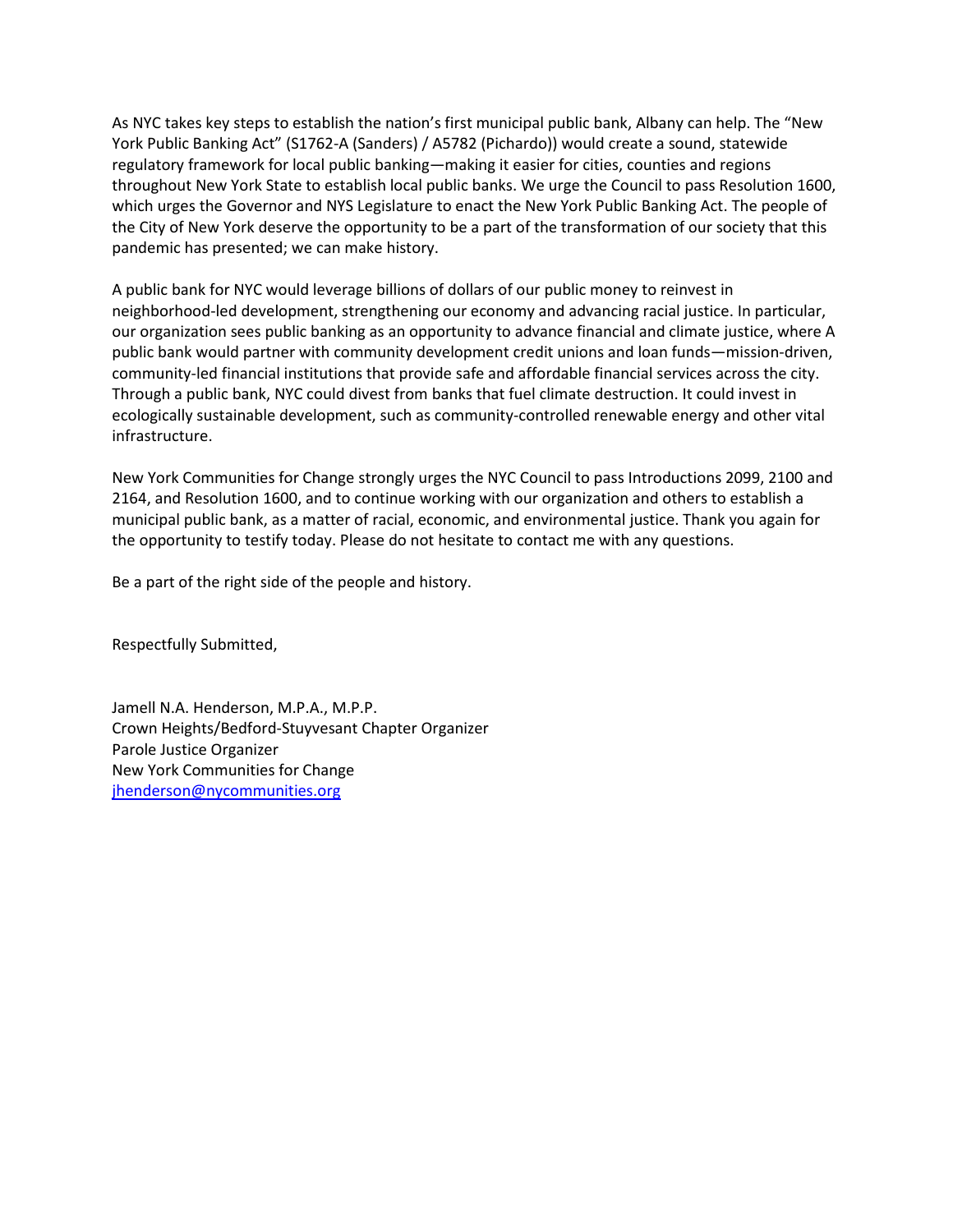# **New York City Council Committee on Finance Testimony by JOHN PARASKEVOPOULOS of New York City Democratic Socialists of America Debt & Finance Working Group April 28, 2021**

Good afternoon Chair Dromm and Members of the Committee. My name is John Paraskevopoulos and I'm a member of the New York City chapter of the Democratic Socialists of America, Debt and Finance working group. Thank you for the opportunity to testify today in support of Introductions 2099, 2100 and 2164, and Resolution 1600. These proposals promote vital public transparency about the City's finances and financial relationships, and lay critical groundwork for creation of a municipal public bank.

The New York City Democratic Socialists of America is a member of the public banking coalition and an organization of volunteers committed to supporting public policies that increase democratic control over the economy, limit the extraction of wealth from working-class communities, mitigate and reverse harm done to the ecosystem, and create racial justice and a fairer society for all. We believe that the creation of a public bank of New York City accomplishes each of these goals, and that the bills being discussed by this committee today are a step in the right direction.

Each year, the City of New York collects tens of billions of dollars in revenue from taxes and other sources to fund public services. Currently, most of this money is placed on deposit with large commercial banks responsible for systematically disinvesting in New York's communities of color, financing fossil fuel industries around the globe, speculating on real estate, and engaging in fraudulent and risky lending activity. Entrusting that money with these financial institutions betrays New Yorkers by using their tax dollars to support activities that they do not support. There is no reason why this money should not instead be kept on deposit with a publicly-owned bank that can use these resources to invest in our community.

A public bank is a financial institution created by a public entity that is owned by and accountable to the public. In this respect public banks are no different from public libraries or public schools and are common worldwide. Public banks can serve as a powerful tool for local governments to invest in important areas that are neglected by the private banking industry, such as renewable energy, permanently affordable housing, and worker-owned businesses. Public banks can also remedy the shortcomings of a private banking system by prioritizing investments in neighborhoods red-lined by the private banking industry, offering banking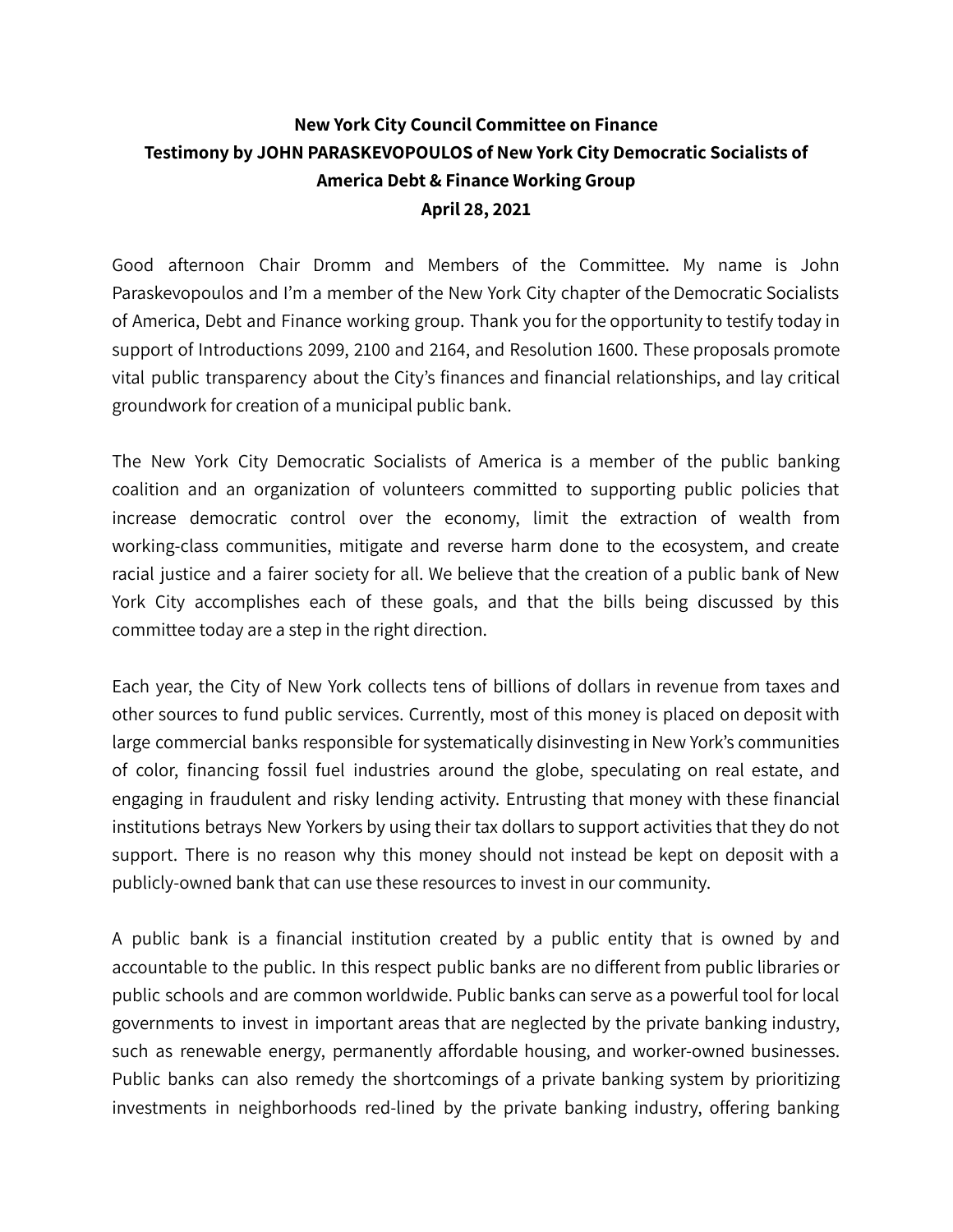services to the unbanked and undocumented, and reinvesting profits in the public coffers. Public banks lower costs for government by eliminating the fees associated with retaining private banks as bond counsel or underwriters and by providing low-cost financing to government projects. A public bank would also provide useful competition to the private banking sector, which enjoys an unfair monopoly on the provision of financial services in New York in spite of its deeply checkered history of failing to comply with financial regulations and fair lending practices, and chronic inability to invest meaningfully in the goods and services New Yorkers need most. When New Yorkers need affordable housing, private banks finance luxury condominiums. When New Yorkers need green jobs, private banks finance fossil fuels. When New Yorkers need to stay in their homes, private banks foreclose on their mortgages.

As we survey the dislocation wrought by the COVID-19 pandemic on our city's economy, it's clear that business as usual will not suffice for a just economic recovery. Experience has taught us that during recessions and economic crises, our small businesses, homeowners, tenants and workers are more likely to be taken advantage of by large banks and creditors than bailed out by them. Private banks are the first to cut their losses and close credit lines during a downturn, slowing down the process of economic recovery and costing our city and its workers hundreds of thousands of jobs in the meantime. By contrast, a public bank could help struggling small businesses refinance their debts, keep credit lines open, and boost recovery efforts by financing jobs programs. Moving forward, we need new structures in place for ensuring that economic destruction does not fall so unjustly on those with the fewest resources, while private banks rake in record profits resulting from government stimulus spending. $^1$ 

A public bank of New York City could have deeply benefited New York's businesses and workers during the COVID-19 crisis. After the passage of the CARES Act by Congress and the federal Paycheck Protection Program (PPP) in March of 2020, the Bank of North Dakota, the only public bank in the United States, partnered with local financial institutions to expedite applications for PPP loans for small businesses in North Dakota. As a result of the Bank of North Dakota's actions, small businesses in North Dakota secured more PPP funds per

 $1$  Mark DeCambre. "Wall Street profits soared in first half of 2020 amid the worst pandemic in a century, report says." MarketWatch, Oct. 22, 2020.

https://www.marketwatch.com/story/wall-street-profits-soared-in-first-half-of-2020-amid-the-worst-pandemic-in -a-century-report-says-11603374500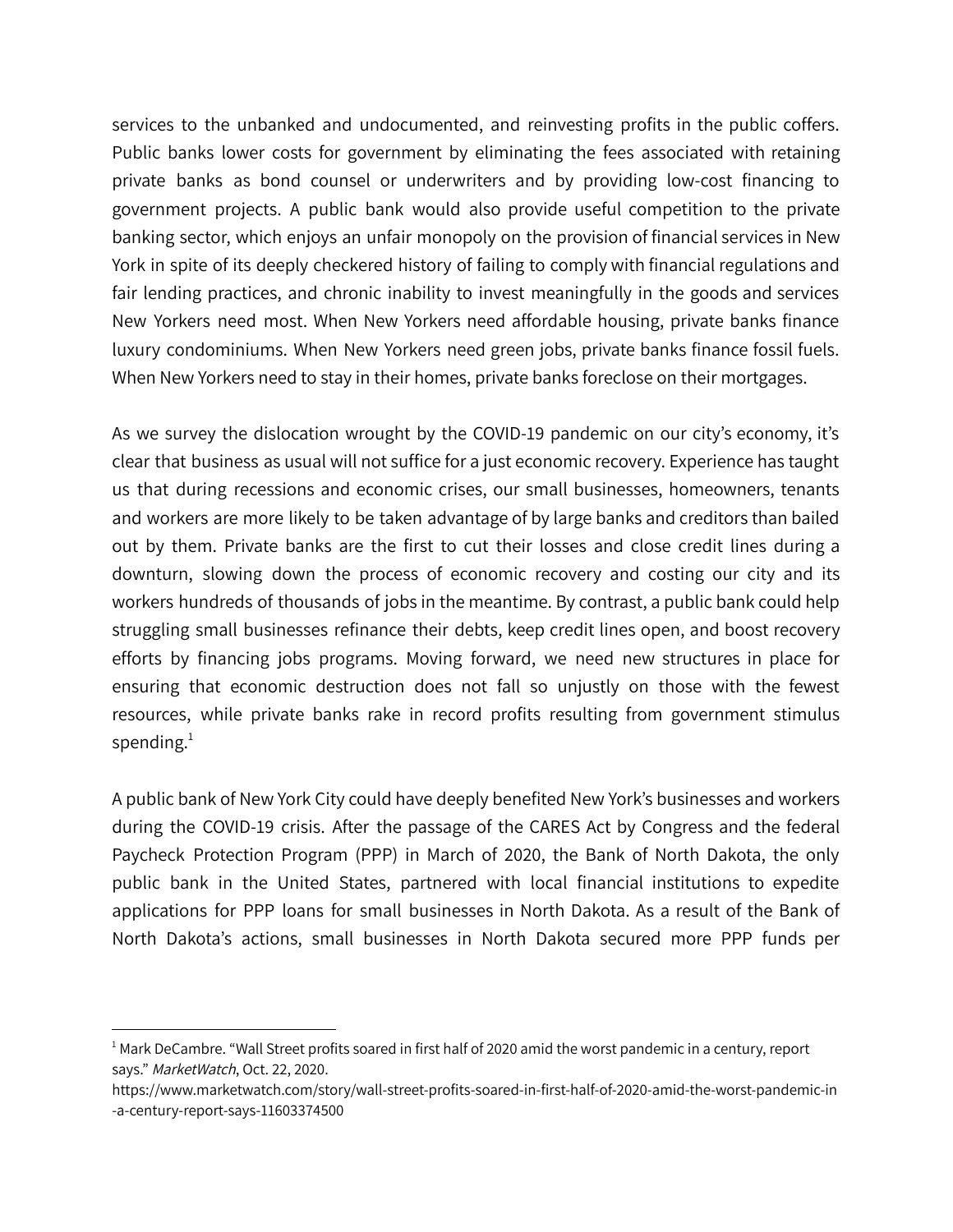employee than their competitors in any other state.<sup>2</sup> Adding to its ability to secure more PPP funding for businesses and workers in North Dakota, the Bank of North Dakota rolled out two additional special lending programs, both of which helped businesses restart and rebuild, and it offered deferments on \$1.1 billion in student loans. During the Great Depression, the Bank of North Dakota helped pay its state's teachers and sold foreclosed farmland back to its farmers, and has continuously stepped up to aid recovery efforts after natural disasters. When the Federal Reserve announced the creation of a special-purpose Municipal Liquidity Facility in May of last year in order to provide liquidity support to local governments and lending programs, a Public Bank of New York City could have utilized this facility to boost low-cost emergency lending to New York's small businesses.<sup>3</sup> Instead, without a public bank to take advantage of such programs, New York's small businesses, and especially its minority and women-owned businesses, struggled to access funding to re-open and pay rent, and countless businesses closed and furloughed employees, deepening New York City's economic contraction and unemployment crisis and adding painful instability to the lives of hundreds of thousands of New York City's workers.

Detractors of the public banking model couch their skepticism in an unfounded allegation that creating a public bank of New York City is infeasible, but this assertion rings hollow in a city that is the banking capital of the world with a budget the size of a sovereign nation. A public bank of New York City could be structured as a public authority or public benefit corporation so that its non-profit public mission would be reflected in its bylaws and charter. This type of incorporation would also ensure its balance sheet would not impact New York City's credit rating, and any bonds it issues would be tax-deductible, making them attractive to investors. Moreover this structure would permit New York City's elected officials to appoint its directors, who would be charged with upholding the public spirit and mission of the bank and representing the needs and interests of New York City's residents and workers. A separate advisory board, composed of individuals knowledgeable about banking and finance, whose members would be appointed by the board of directors and subject to a screening process to ensure no conflicts of interest, could advise the board of directors on technical matters. The bank could maintain an account with the Federal Reserve bank of New York to borrow from the discount window, and the bank's cash reserves could be stored there as well. A public bank

 $<sup>2</sup>$  Andrew Van Dam. "North Dakota businesses dominated the PPP. Their secret weapon? A century-old bank</sup> founded by radical progressives." Washington Post, May 15, 2020.

https://www.washingtonpost.com/business/2020/05/15/north-dakota-small-business-ppp-coronavirus/

<sup>&</sup>lt;sup>3</sup> "Municipal Liquidity Facility." Board of Governors of the Federal Reserve System. Last updated April 12, 2021. https://www.federalreserve.gov/monetarypolicy/muni.htm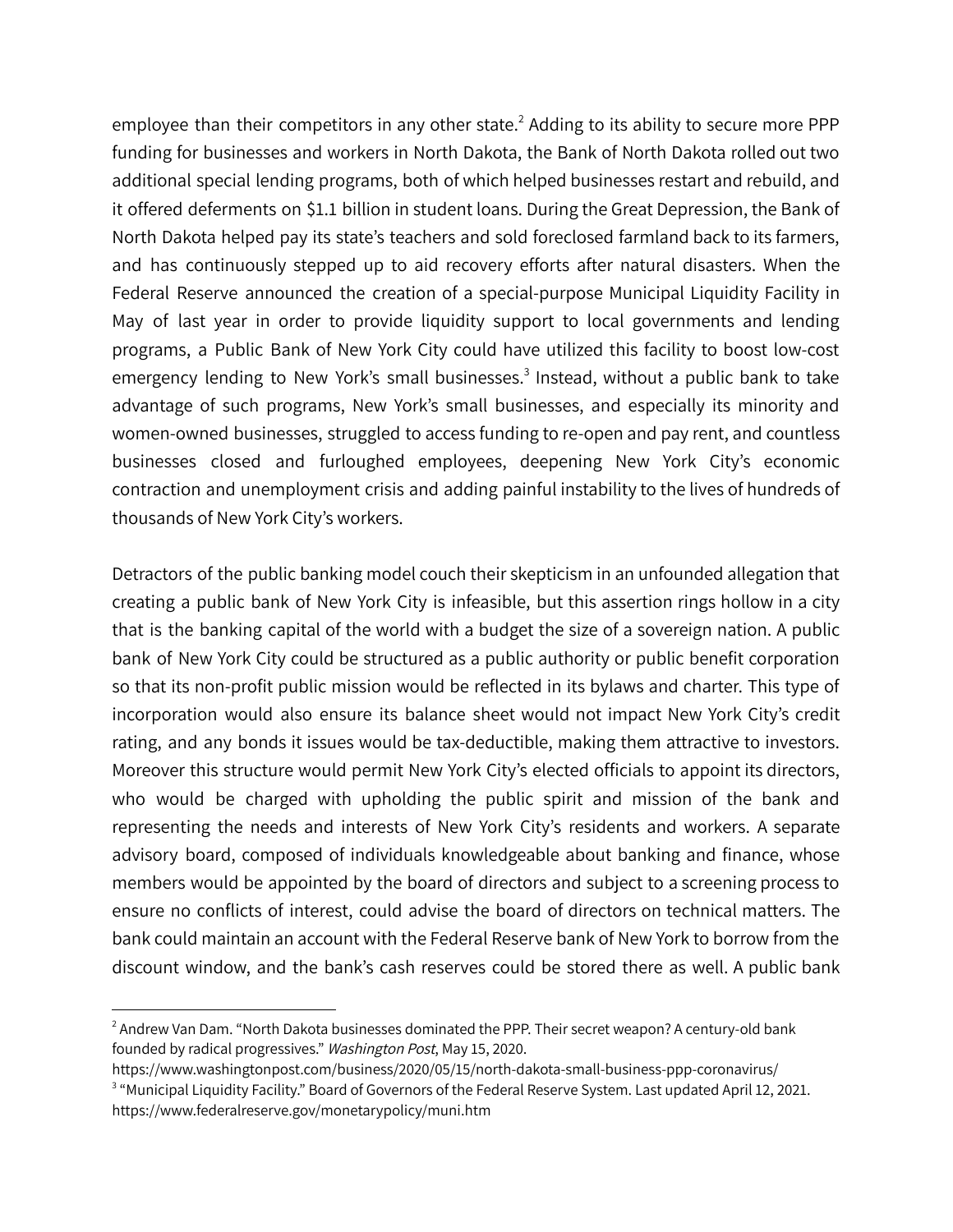could also utilize the Federal Reserve bank's check-clearing and wire services for payments processing, and could recruit staff from the financial community in New York City, drawing from the immense pool of passionate and skilled financial workers and banking analysts who choose to locate in New York City because of its status as the finance capital of the world. Such a bank would hold the city's deposits in trust, and its lending program could be capitalized with a bond issuance through New York City's capital budget, as well as one-time-only appropriation from the city's general fund. Because of banks' ability to leverage capital, a capitalization of just one billion dollars would allow the bank to make loans cumulatively equal to ten billion dollars, allowing a public bank to scale the impact of public money more effectively than traditional government financing programs.

The bank's commercial lending programs could be required by law to incorporate environmental, social and governance (ESG) criteria to ensure that the bank prioritizes lending to businesses that are worker-owned, minority or women-owned, unionized, compliant with labor laws, not engaged in environmentally unsustainable practices, and other factors. The fact that the bank would not need to generate competitive profits for shareholders would mean that the bank could offer its services at lower costs than private banks, creating a productive atmosphere of financial competition that would incentivize both local businesses to comply with the bank's ESG frameworks and also private banks to lower their fees. The bank could purchase or underwrite local bonds, retaining money paid for government debt service in local circulation. The bank could launch targeted policy programs to direct low-cost financing to socially important public projects, such as the construction of permanently affordable public housing, where rents could be set at more affordable rates owing to lower borrowing costs. Finally, as a public institution the bank's books could be transparent and subject to annual internal and external auditing, guaranteeing accountability for New York City's deposits and the bank's lending program. If ever there were a place where creating a public bank were feasible, New York City is the place.

As a first step, Introductions 2099 and 2100 seek to shine a light on NYC's financial relationships with commercial banks. These two important bills would require NYC to provide the public with a quarterly summary of its accounts at "designated banks," including balances and fees charged. Additionally, Introduction 2164 would require the NYC Banking Commission to provide meaningful notice of its public meetings and report to the City Council on its determinations of which financial institutions are eligible to hold the city's deposits. We strongly urge the NYC Council to pass Introductions 2099, 2100 and 2164, and the resolution in support of the New York Public Banking Act, and to continue working with our organization to